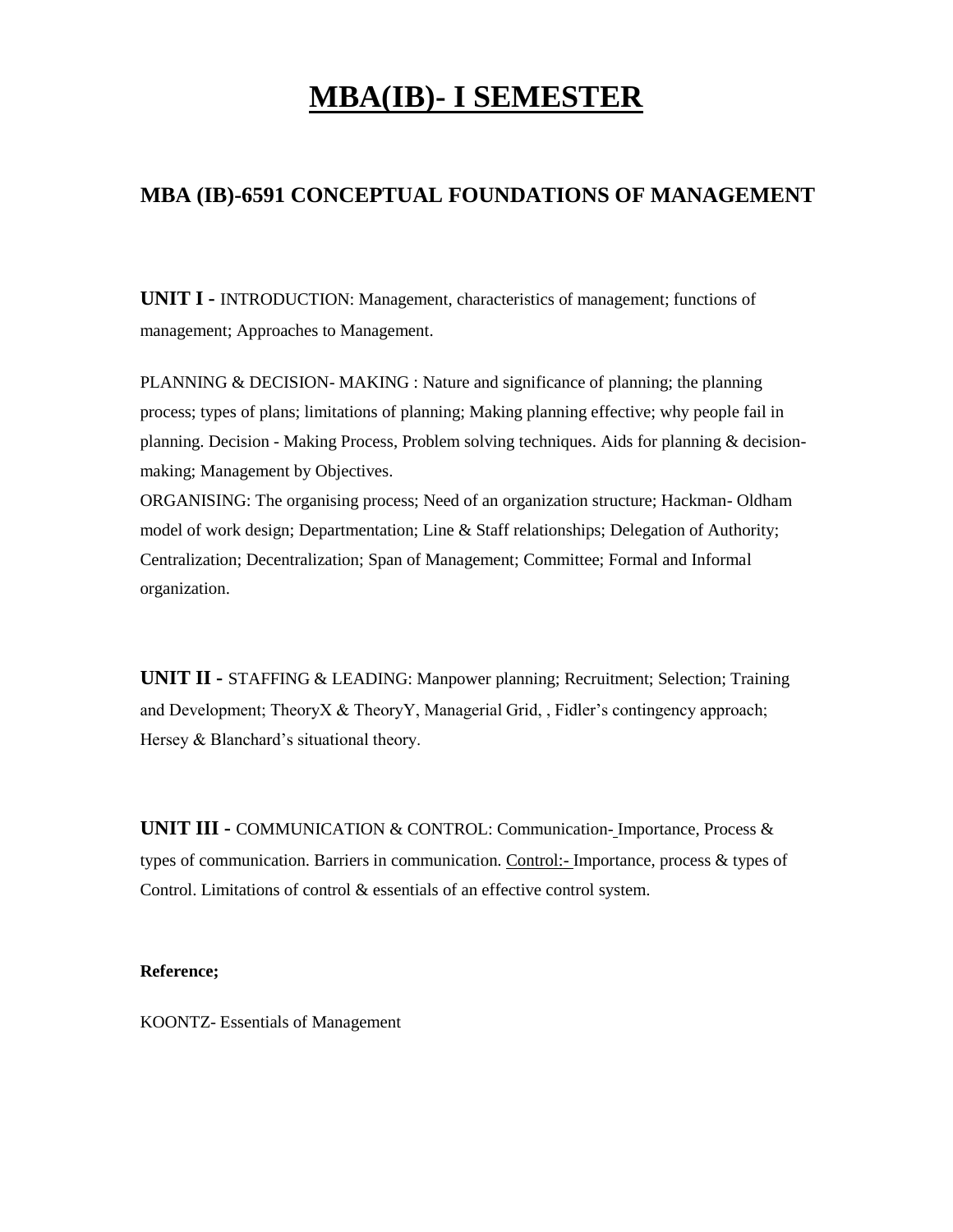### **MBA(IB)- 6592 INTERNATIONAL BUSINESS ENVIRONMENT**

 **UNIT I -** International Business: Nature, importance, problems, reasons for international business factors affecting international business environment - geographical, economic, sociocultural, political and legal environment.

GATT/WTO and Global Liberalization— GATT/WTO its objectives and principles, benefits and criticism of WTO, WTO and developing countries, Uruguay round agreements of WTO.

**UNIT II -** International Economic organizations: IMF- establishment, purpose, objectives, resources and financing facilities, World bank-purpose, principles, lending programmes and its affiliates-IBRD,IDA,IFCICSID,MIGA , Regional blocks-reasons for formation, forms of integration, Major regional blocks- ;EU,NAFTA,ASEAN,SAFTA. Multinational Corporations: Conceptual framework of MNCs; MNCs and host and home country relations; Technology transfers — importance and types.

**UNIT III -** Foreign Investment: Capital flows – types, theories, significance, barriers, and factors affecting foreign investment.

Globalisation: Definition, essential conditions, forms of globalization, globalization of world economy, advantages and implications.

Social issues in international Business**:** Business ethics, social responsibility of business towards different sections.

### REFERENCES

- 1. Adhikary Manab: Global Business Management, Macmillan, New Delhi.
- 2. Bhattacharya B, Going international response strategies for Indian sectors, Wheeler Publishing, New, Delhi.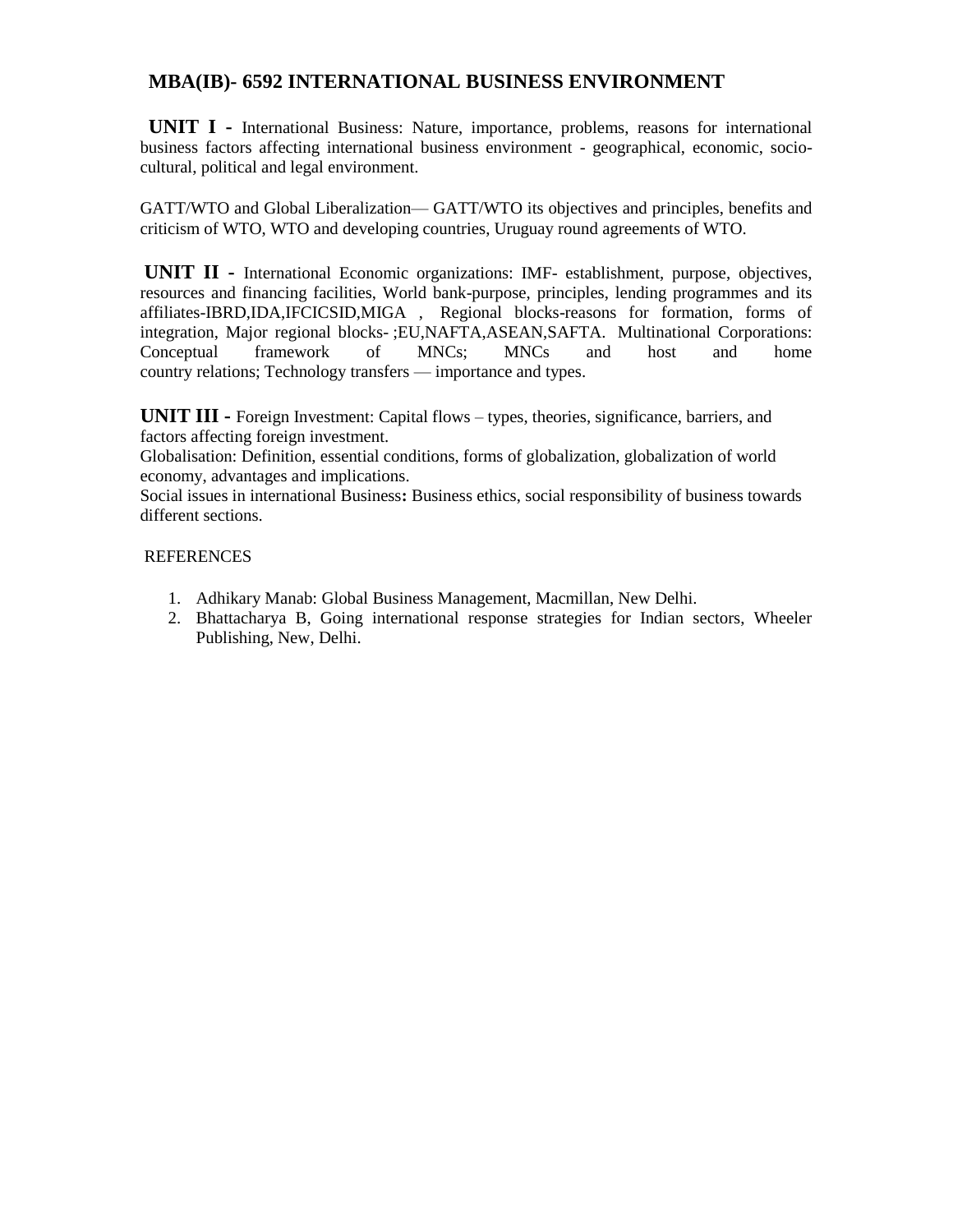# **MBA (IB)-6593 MANAGERIAL ECONOMICS**

**UNIT I -** Nature and Scope of Managerial Economics: Objective of a firm; Economic theory and managerial theory; Managerial economist's role and responsibilities; Fundamental economic concepts —incremental principle, opportunity cost principle, discounting principle, equipmarginal principle.

Demand Analysis: Individual and market demand functions; Law of demand, determinants of demand; Elasticity of demand - its meaning and importance; Price elasticity, income elasticity and cross elasticity; Using elasticity in managerial decisions.

**UNIT II** - Theory of Consumer Choice: Cardinal utility approach, indifference approach, revealed preference and theory of consumer choice under risk; Demand estimation for major consumer durable and non-durable products; Demand forecasting techniques. Production Theory: Production function - production with one and two variable inputs; Stages of production; Economies of scale; Estimation, of production function; Cost theory and estimation; Economic value analysis; Short and long run cost functions - their nature, shape and inter-<br>relationship; Law of variable proportions: Law of returns to scale. relationship; Law of variable proportions; Law of returns to scale. Price Determination under Different Market Conditions: Characteristics of different market structures; Price determination and firm's equilibrium in short-run and long-run under perfect competition, monopolistic competition, oligopoly and monopoly.

**UNIT III** - Pricing Practices: Methods of price determination in practice; Pricing of multiple products; Price discrimination; International price discrimination and dumping; Transfer pricing. Business Cycles**:** Nature and phases of a business cycle: Theories of business cyclespsychological, profit, monetary, innovation, cobweb, Samuelson and Hicks theories. Inflation: Definition, characteristics and types; Inflation in terms of demand-pull and cost- push factors; Effects of inflation.

Reference: P L Mehta- MANAGERIAL ECONOMICS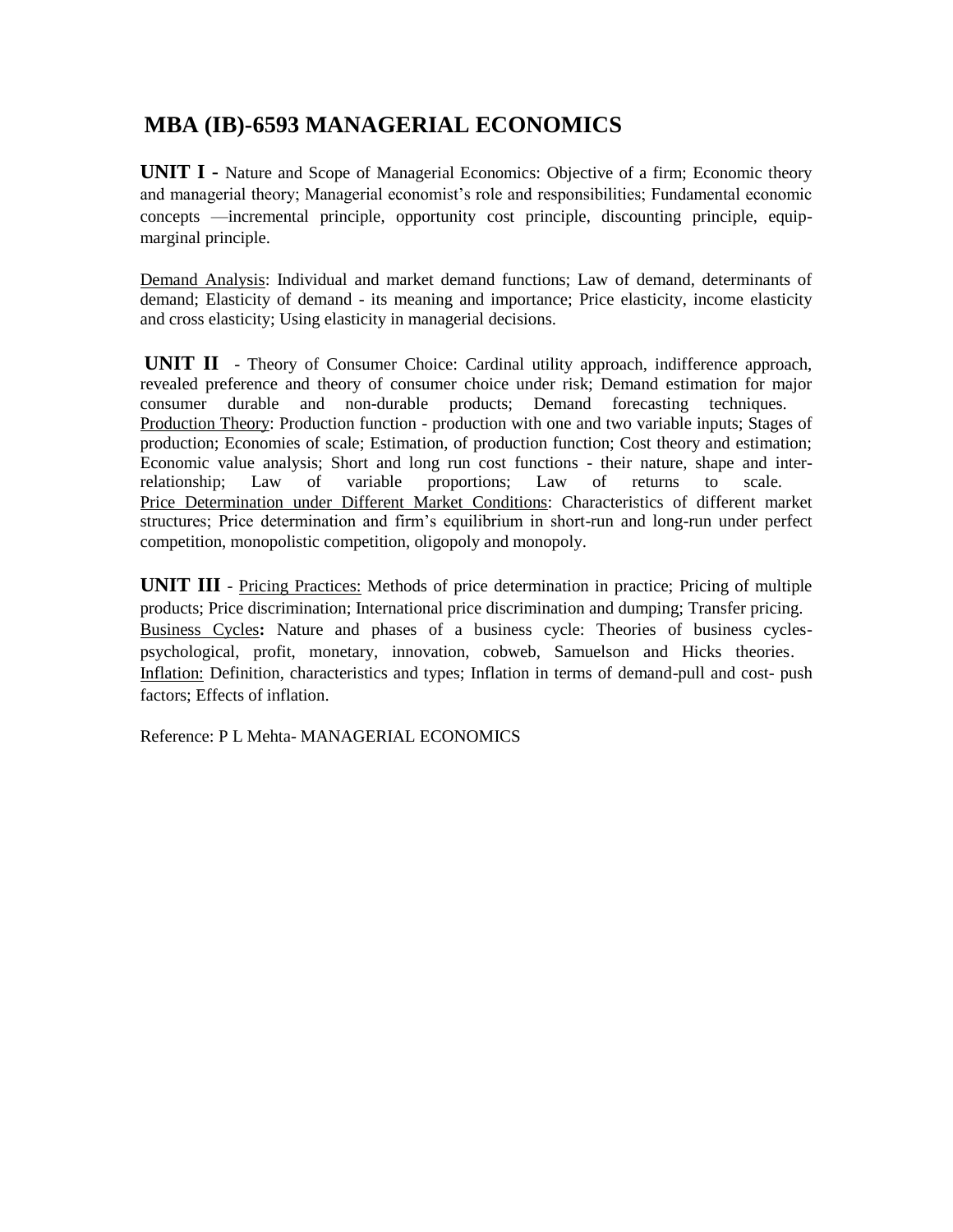### **MBA (IB) -6594 ACCOUNTING FOR MANAGERS**

**UNIT I -** Financial Accounting – Nature, scope & importance. Basics of Accounting. Principles:- Concepts & conventions – GAAP Accounting Cycle, Books of Accounting, Journal, ledger & Trial Balance. Final Accounts – Trading, Profit & Loss Account and Balance sheet, Elementary Knowledge of final accounts

**UNIT II -** Introduction to Management Accounting - Nature, Importance and tools of Management Account. Distinction between Financial Management & Accounting. Responsibility centers and transfer pricing. Standard Costing & Variance Analysis – Kinds of Variances – Material & Labour Variances, Marginal Costing & Break-even Analysis. Cost – volume profit analysis. Decisions regarding sales – mix, Make or Buy Decision  $\&$  discontinuation of product line. Budgeting :- Objectives of budgeting, Types of budgeting, Budgetary Control.

**UNIT III -** Statement of Changes in Working Capital – Basic understanding of Statement of Changes in financial position. Cash Flow & Funds Flow Analysis. Ratio Analysis – Types of Ratios – Liquidity, Solvency, Activity Turnover & Profitability ratios.

**References -** Bhattacharya SK and Dearden J., Accounting For Management, Text and Cases, N.D., Vikas Pub., Vij Madhu, Financial Management Accounting, N.D. Anmol Publications.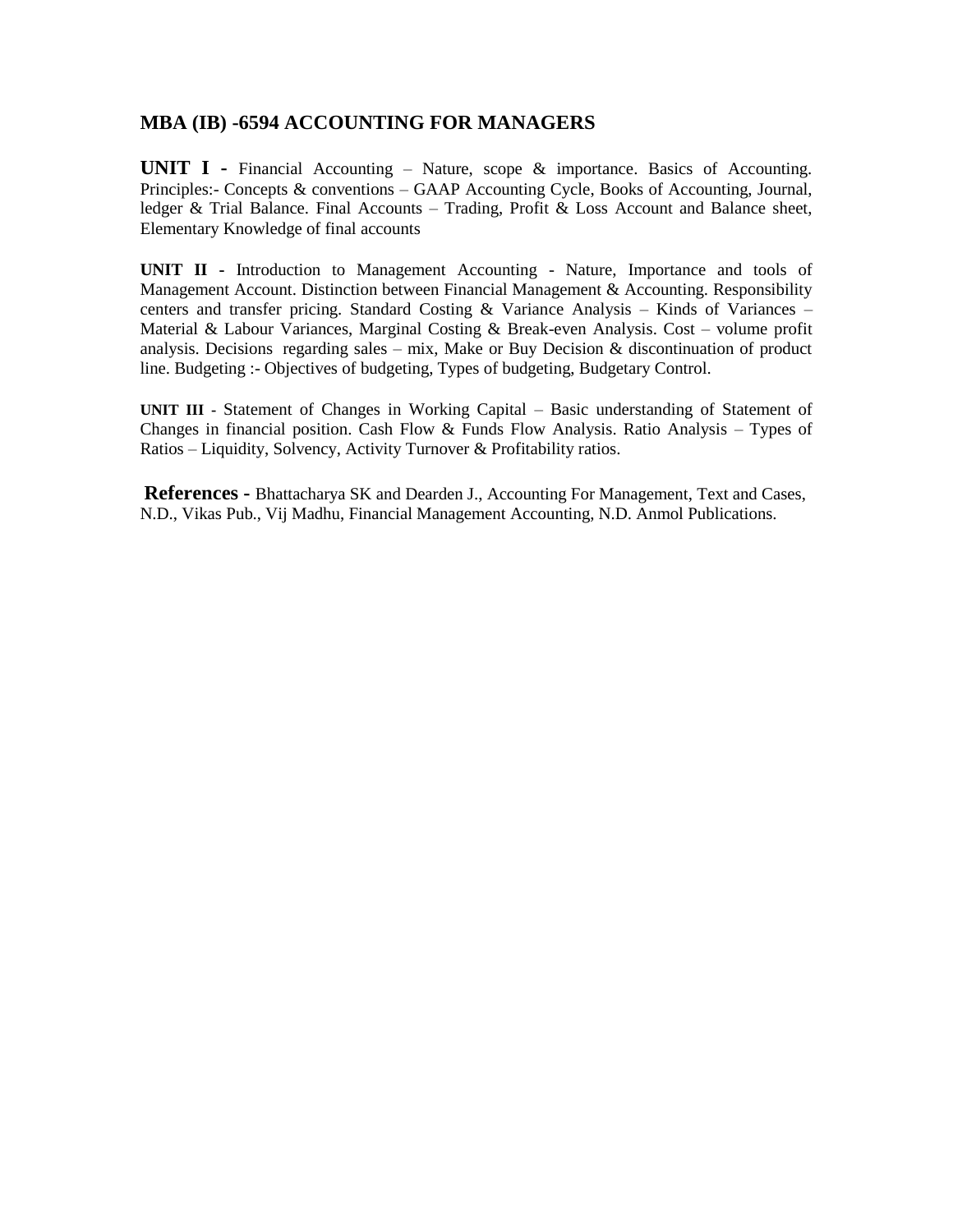# **MBA(IB)- 6595 EXPORT-IMPORT PROCEDURES AND DOCUMENTATION**

**UNIT I -** Documentation Framework**:** Export import controls and policy; Types and characteristics of documents; Export contract; Inco terms; Processing of an export order. Export Financing Methods and Terms of Payment: Negotiations of export bills; Methods of payment in international trade; Documentary credit and collection; Pre - post shipment export credits; Bank guarantees; Foreign exchange regulations and procedures. Cargo, Credit and Exchange Risks: Marine insurance- needs types and procedure; ECGC schemes for risk coverage, and procedure for filing claims.

**UNIT II** - Quality Control and Pre-shipment Inspection Schemes: Process and procedures; Excise and customs clearance - regulations, procedures, and documentation. Planning and Methods of Procurement for Exports: Procedure for procurement through imports; Import financing; Managing risks involved in importing - transit risk, credit risk and exchange risk.

**UNIT III** - Export Incentives: Overview of export incentives-EPCG, duty drawbacks, duty exemption schemes, tax incentives; Procedures and documentation. Trading Houses: Export and trading houses schemes - criteria, procedures and documentation; Policy and procedures for EOU/ FTZ/ EPZ/ SEZ units.

### **References**

Customs and Excise Law Times: various issues. Export - Import Policy: Ministry of Commerce, Government of India. Handbook of Export Import Procedures: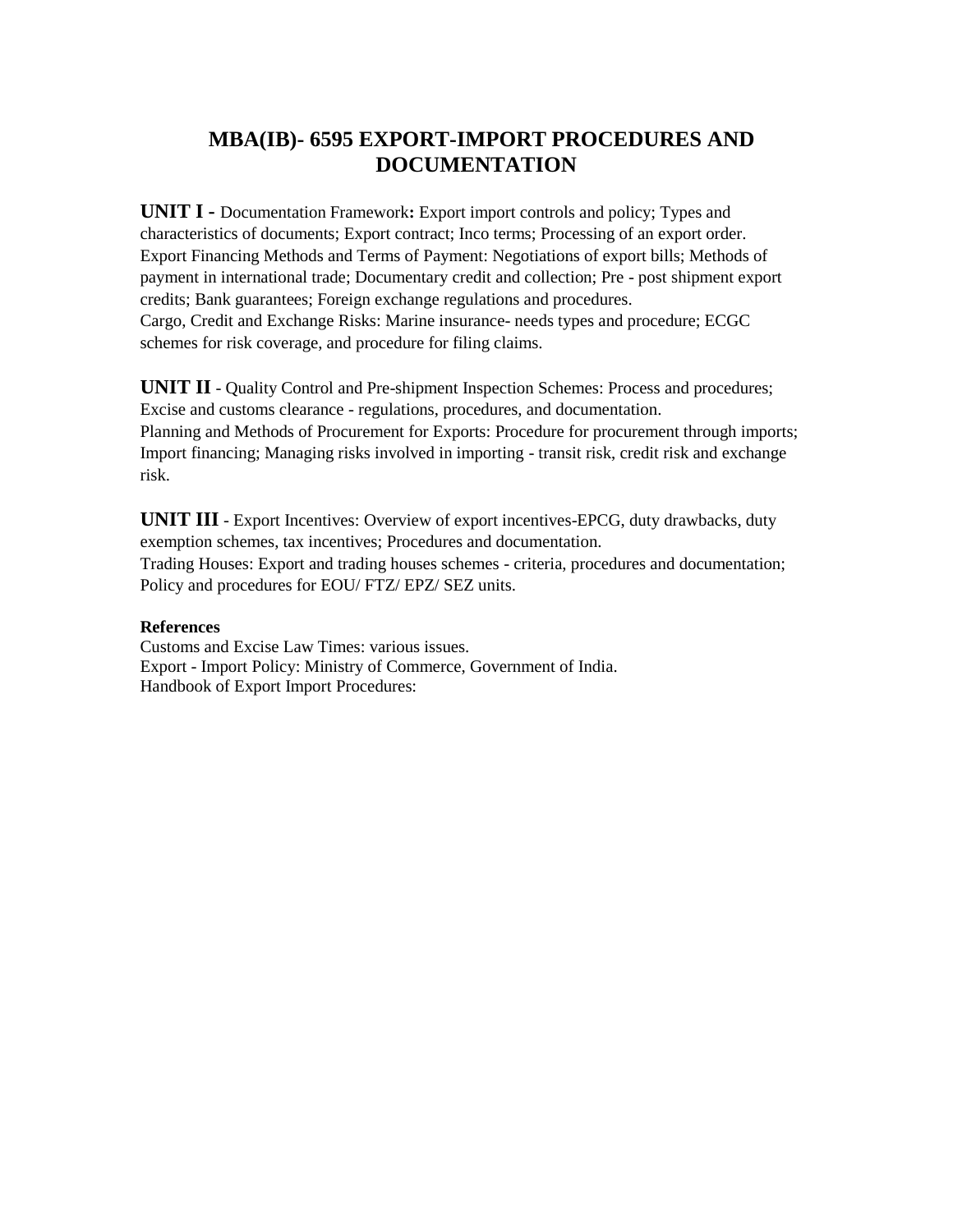# **MBA(IB)- 6596 COMPUTER APPLICATIONS IN MANAGEMENT**

**UNIT I -** Computers: An introduction; Computers in business; Elements of computer system set-up; Indian computing environment; Components of a computer system. Computer languages; Number system; PC — Software Packages — an introduction — Disk Operating System and Windows; Introduction to Word Processor.

**UNIT II** - Introduction to spread sheet software: Creation of spreadsheet applications; range, Formulas, functions, Database functions in spreadsheet; Graphics on spreadsheet.

**UNIT III** - Data files- Types/ Organization; Master & Transaction File; Relevance o Data Base Management Systems and Integration of Applications; Data base model: Relational, Network, Hierarchical, Data base structure. Network Fundamentals: Analog and Digital Signals, Band width, Network Topology, Network Applications. **References -**

- 1. B. Ram, Computer Fundamentals, New Age mt.
	- 2. Douglas, E.Comer, Computer Network and Internet, Pearson Education, New Delhi.
	- 3*.* Gill ,N.S. Computer Network, Krishna Publishing House, New Delhi.
	- 4. Leon & Leon, Introduction to computers, Vikas Publishing House, N. Delhi.
	- 5. V.Rajaraman, Fundamentals of Computers, PHI, New Delhi.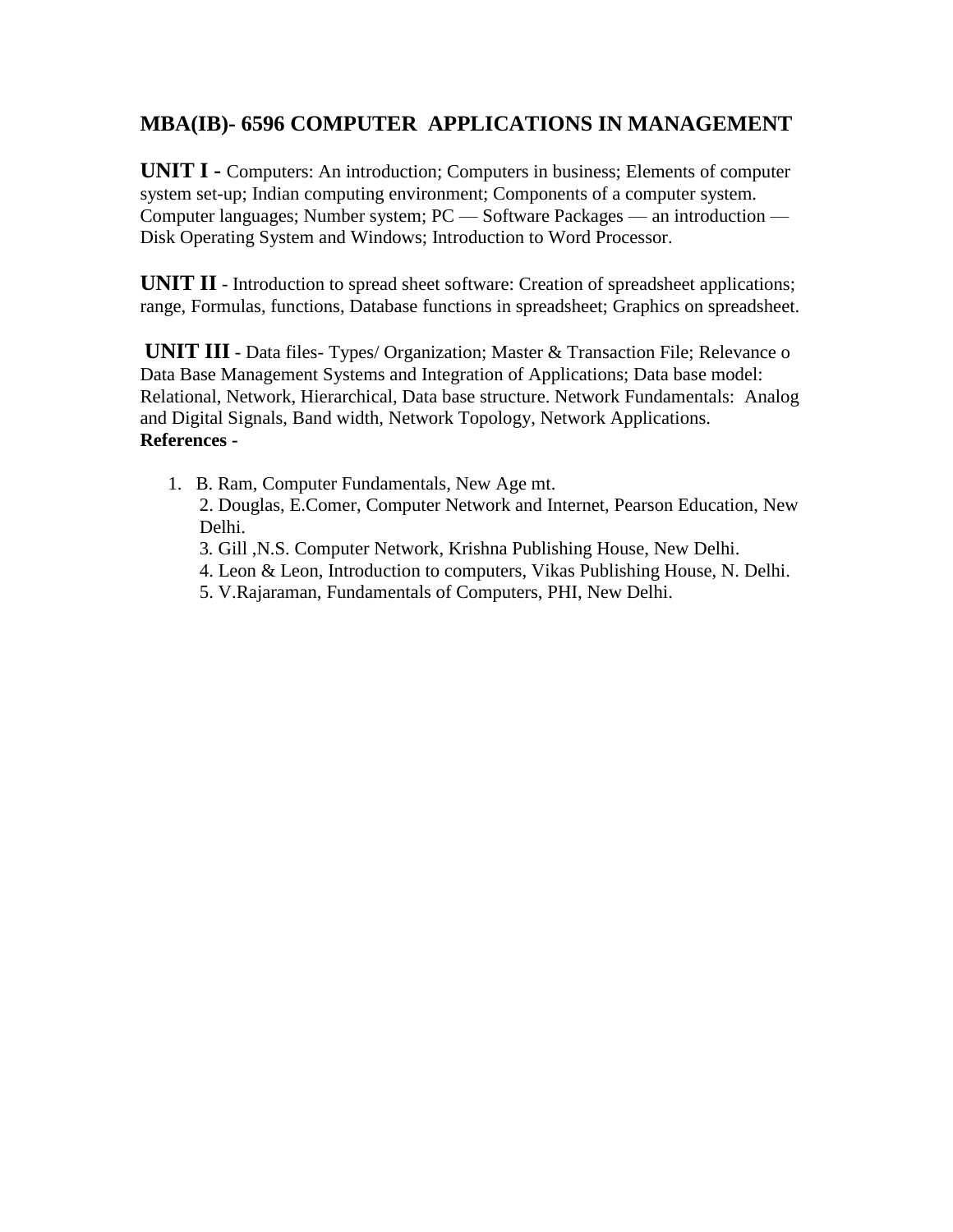# **MBA(IB)- II SEMESTER**

# **MBA (IB)- 6601 FINANCIAL MANAGEMENT**

**UNIT I -** Aims & Objectives of Financial management. Financial Goal – Profit Vs. Wealth Maximization: Financial functions – Investment, Financing and Dividend decisions. Concept  $\&$ Meaning of Time value Money, Capital Budgeting Decisions – Methods of investment evaluation discounting techniques, Net Present Value (NVP), Internal rate of return(IRR), Profitability Index (PI) techniques  $\&$  non discounting or traditional techniques – payback period and Accounting Rate of Return (ARR) Capital Rationing.

**UNIT II -** Investment of Long term and Short term finance, Weighted Average Cost of Capital (WACC) Its Concept and significance, Meaning & determinants of Capital Structure.

Capital Structure Theories, Significance of Leverages, Types of leverages – financial, operating & combined leverage, Trading on Equity.

**UNIT III -** Management of Working Capital – Meaning, significance and types of working capital – net, gross, permanent, temporary. Operating Cycle; Inventory Management – Types of inventory and techniques of inventory Management – Management of Cash and Receivables – Dividend Policy – Meaning of Significance, forms of Dividend, Relevance  $\&$  irrelevance theory of dividend – Financial Modeling.

**Readings -** 1. Bhalla, VK Financial Management and Policy 2<sup>nd</sup> ed., New Delhi, Anmol.1998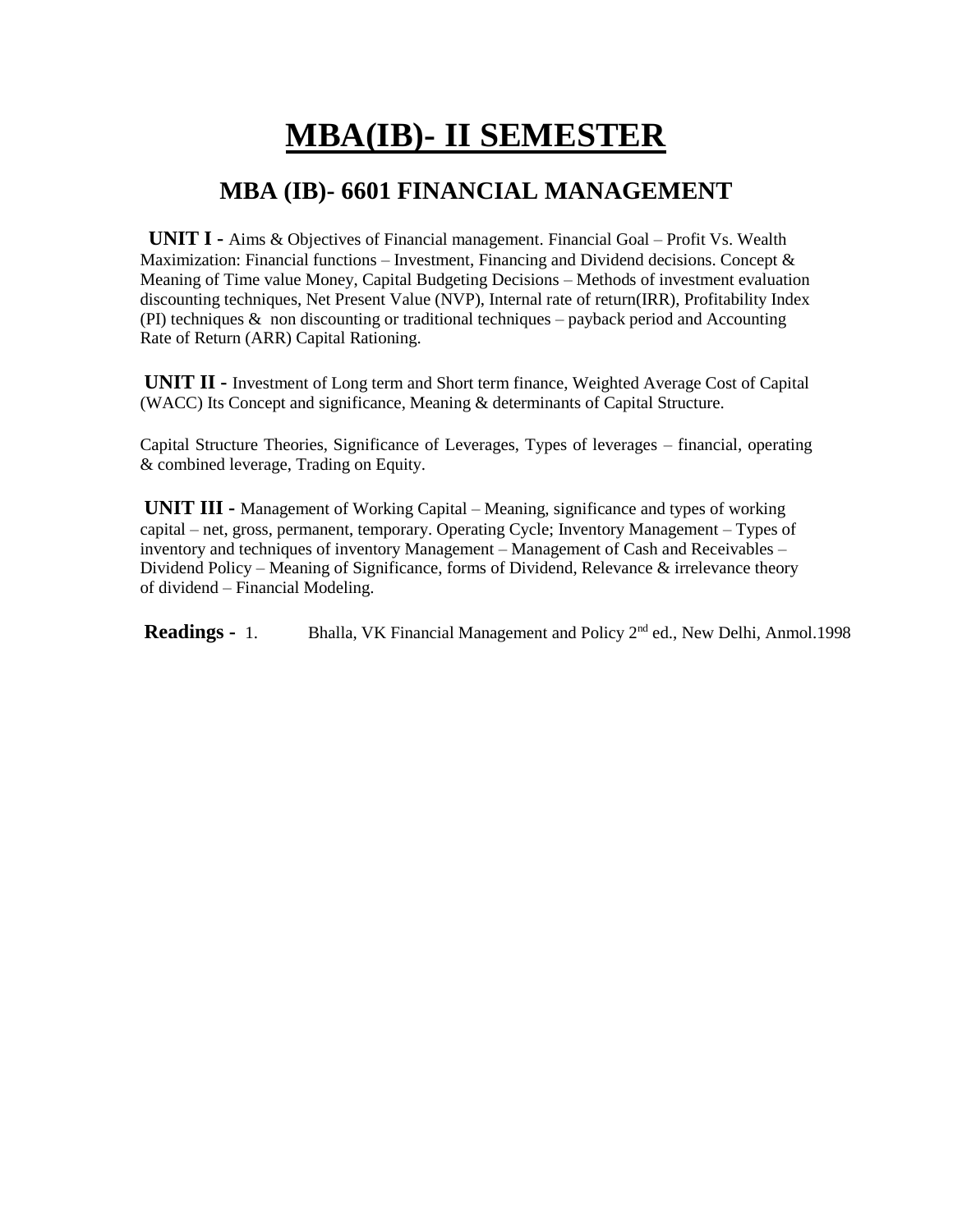# **MBA (IB)-6602 ORGANIZATIONAL BEHAVIOUR**

# **Objectives**

The objective of this paper is to familiarize the student with basic behavioural concepts and processes.

# **Course Contents:**

# **UNIT I**

**Organisational Behaviour** – Concept and its Emergence, Importance of OB, HR Movement and Hawthorne Studies. **Perception** – Nature, Process & Application. Social Perception and its Application. **Learning** – Types of Learned Behaviour, Elements & Processes; Theories: Connectionist and Behaviorist Theories.

# **UNIT II**

**Values** – Definition and Types. **Attitudes** – Concept, Opinion & Beliefs. Function of Attitude. Theories of Attitude Formation, Measurement and change in attitude. **Personality** – Determinants, Development of Personality, Trait Approaches, Type Approaches. Personality Characteristics. **Stress** – Meaning, Causes, Effect and Coping Strategies

# **UNIT III**

**Group Behavior**- Formal and Informal Groups, Group Cohesiveness and Deviance. **Power and Politics** – Types of Power, Organisational **Change** and its Process. **Organisational Development (OD)** – Features, Objectives and Models: Sensitivity Training, Grid Training, MBO, Team Building, Process Consultation, Survey Feedback, Third Peace Making. Organisational Culture and Climate. **Management of Organisational Conflict** – Types, Process, Impact, Sources, Resolving Strategies.

# **References**

- 1. Luthans F. Organisational Behaviour,New York, Mc Graw Hill
- 2. Robbins SP, Organisational BehaviourNew Delhi, PHI.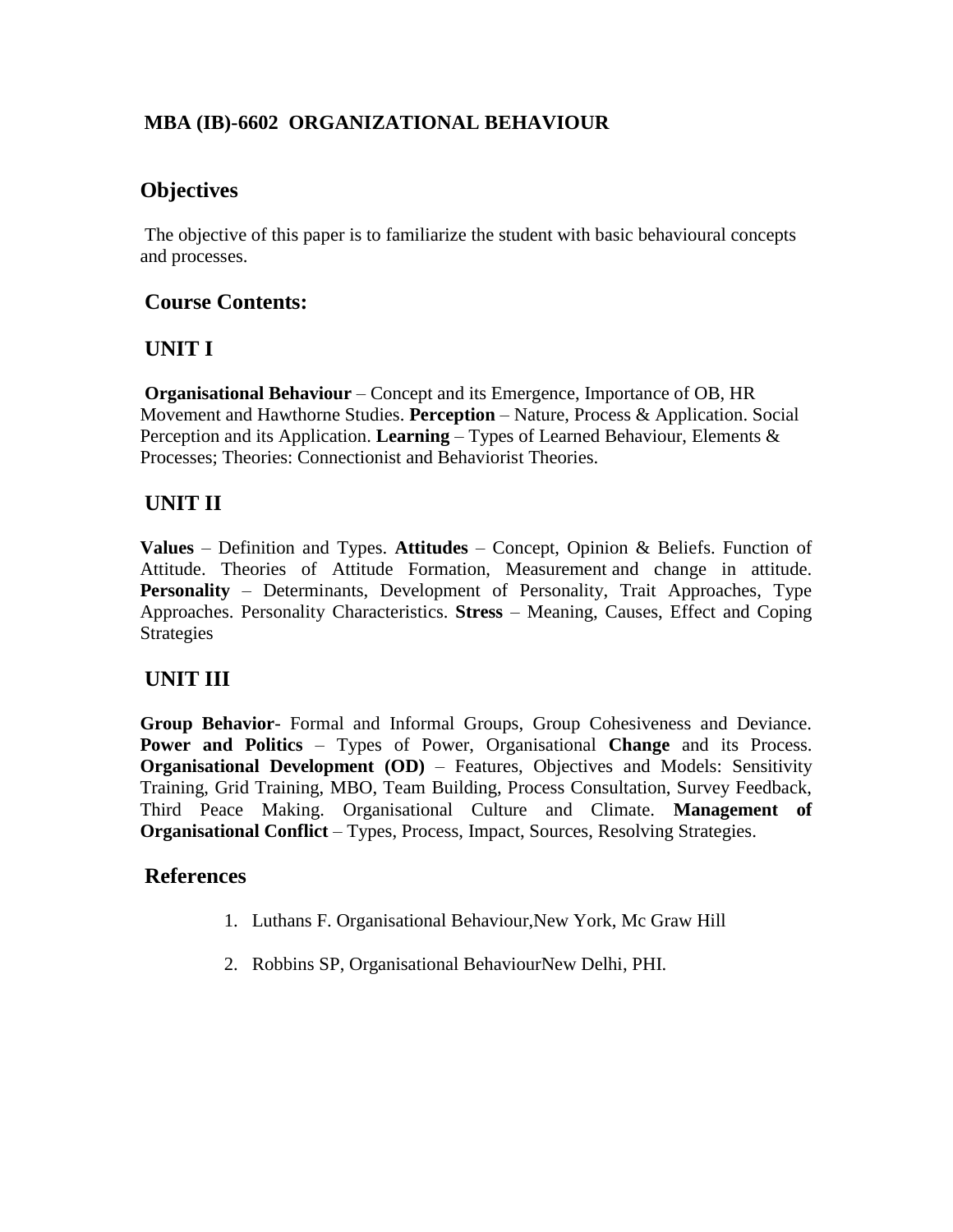# **MBA (IB) - 6603 INTERNATIONAL HUMAN RESOURCE MANAGEMENT**

**UNIT I -** International HRM; Difference between domestic and international HRM, Environmental variables in International Business, Cross Cultural Difference and their Management, Role of Corporate HR Function, Approaches to staffing, Issues in staff selection, selection criteria, factors moderating performance.

**UNIT II -** Performance Appraisal – Multinational Performance Management (PM), PM & Appraisal of International Employees Training & Development – Components of effective pre departure training programme, Developing Staff through International Assignments. Compensation – Objectives of International Compensation, Components, Approaches to International Compensation

**UNIT III -** Industrial Relation – Key Issues, Trade Unions, Response of Trade Unions to Multinationals. Global HR Issues – Standardization and Adaptation of work practices, retaining, retrenching staff, language standardization.

International Business Ethics and HR.

**References:-** P.J. Dowling, International Human Resource Management, Cengage Learning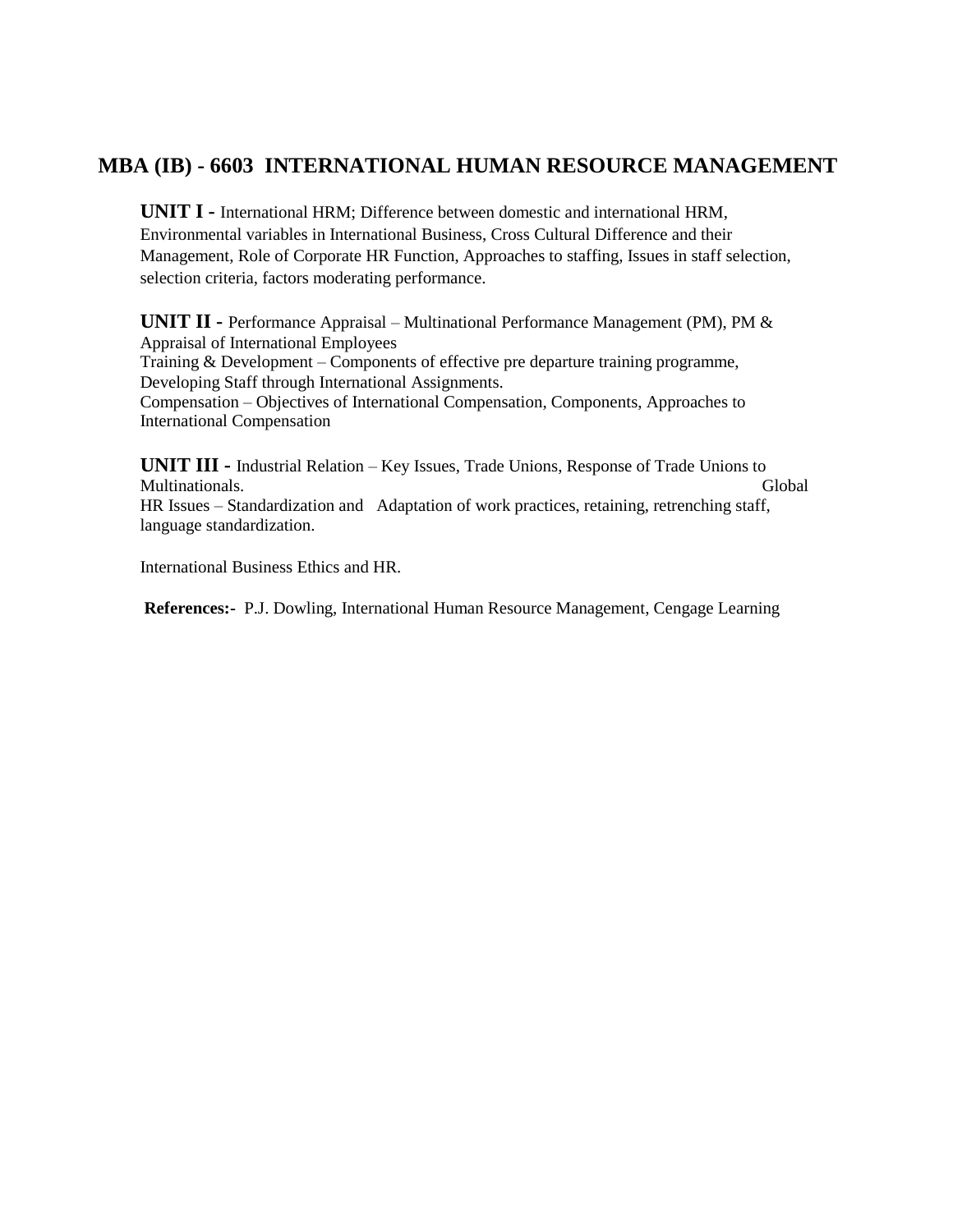# **MBA (IB)-6604 INTERNATIONAL MARKETING**

**UNIT I -** Introduction to International Marketing: Nature and significance; Complexities in international marketing; Transition from domestic to transnational marketing; international market orientation - EPRG framework; International market entry strategies. International Marketing Environment: Internal environment; External environment- geographical, demographic; economic, socio-cultural., political and legal environment; Impact of environment on international marketing decisions. Foreign Market Selection*:* Global market segmentation: Selection of foreign markets; International positioning.

**UNIT II** - Product Decisions: Product planning for global markets; Standardization vs. product adaptation; New product development; Management of international brands; Packaging and labeling; Provision of sales related services.

Pricing Decisions: Environmental influences on pricing decisions; International pricing policies and strategies. .

Promotion Decisions**:** Complexities and issues; International advertising, personal selling, sales promotion and public relations.

**UNIT III** - Distribution Channels and Logistics**:** Functions and types of channels; Channel selection decisions; Selection of foreign distributors/agents and managing relations with them; International logistics decisions.

International Marketing Planning; Organizing and Control**:** Issues in international marketing planning; International marketing information system; Organizing and controlling; international marketing operations.

Emerging Issues and developments in international marketing**:** Ethical and. social issues; International marketing of services; Information technology and international marketing; Impact of globalization; WTO.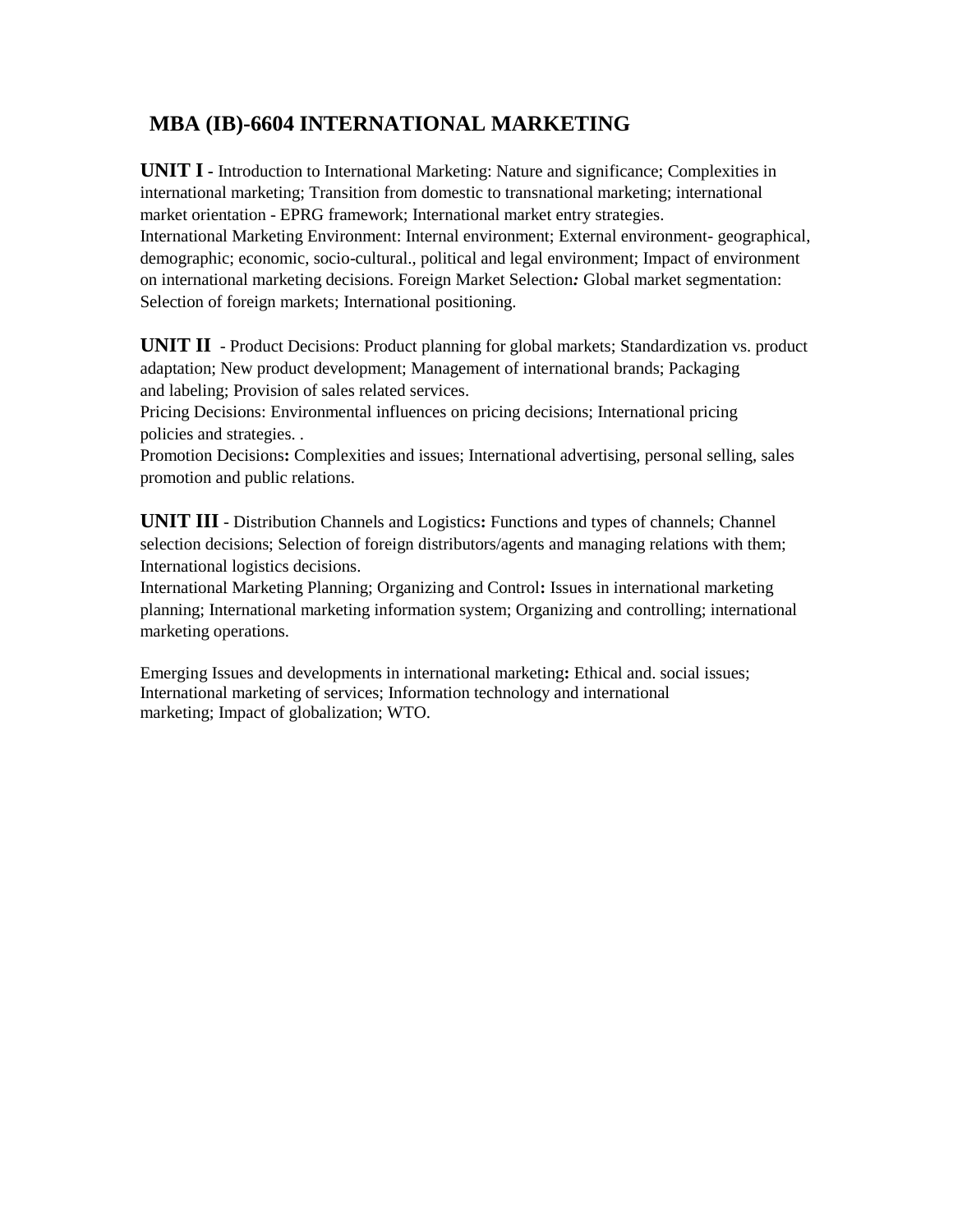### **MBA (IB)-6605 INTERNATIONAL MARKETING RESEARCH & STATISTICAL ANALYSIS**

**UNIT I -** Introduction: Importance and nature marketing research; Marketing research in international-context - complexity and issues; international marketing research – process. Problem Definition and Determination of information Needs: Problem identification and definition; Developing a research proposal; Types of research — exploratory, descriptive and experimental researches. Primary data collection methods — questionnaires and observation methods. Attitude Measurement and Scaling Techniques.

Sample Design**:** Determining universe, sampling unit and sampling frame; sampling methods.

**UNIT II -** Data Analysis and Report Preparation: Preliminary data analysis; Univariate and multivariate data analysis techniques; Report preparation and presentation. International Marketing Research Applications: Overseas market opportunity analysis; Sales analysis; Product and advertising research; Consumer research. Measure of central tendency-Mean; Measure of Dispersion- Sampling and Data Collection: Sampling and Sampling methods/Probability and Non- Probability, Sampling and non-sampling errors, Law of Inertia of large numbers and central limit theorem, Sampling Distributions and their characteristics.

**UNIT III** - Statistical Estimation and Testing: Point and internal estimation, Statistical Testing: Hypotheses and errors, Large Sample Test-z Test, Non parametric Test, Chi-square Test, small sample Test-t Test (Test for an assumed mean). Analysis of variance (ANOVA) Correlation and Regression Analysis. Statistical Quality Control: Causes of variation in Quality, Control charts: Purpose, construction types. Index Numbers: Introduction, Characteristics, Uses, Problem in Construction of Index Numbers, Time Series Analysis: Introduction, Utility, components and Analysis of time series.

References.

Douglous, Susan P. and Craig, Samuel: International Marketing Research, Prentice Hall, International Edition.

Hooda, R.P. Statistics for Business and Economics, Macmillan, New Delhi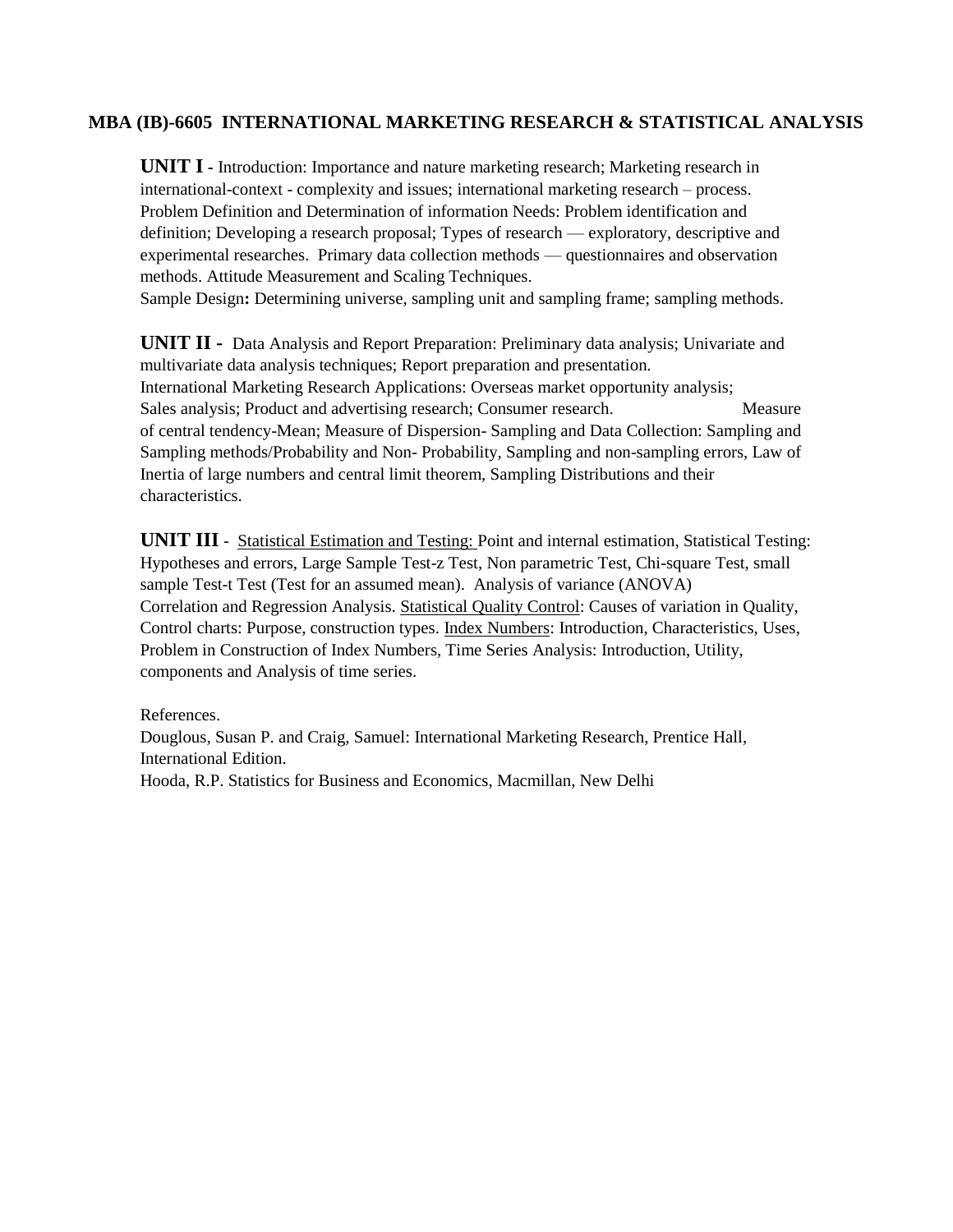### **MBA (IB) -6606 MARKETING MANAGEMENT**

**UNIT I -** Introduction: Importance of Marketing. Marketers' orientation towards the market place. Measuring and forecasting market demand, Buying behavior, Factors influencing consumer behavior, Consumer buying decision process, Industrial buyer behavior Major factors influencing industrial buying behavior industrial buyers decision making process. Marketing information system and marketing research process- an overview. Target marketing — Market segmentation, Market targeting, Product positioning.

**UNIT II** - Product & Price: Product mix decisions Branding, Product life cycle, New product development, Setting the price, Adapting the price. Price discrimination. Product mix pricing, Initiating and responding to price changes. Customers and competitors reactions to price changes.

**UNIT III -** Place & Promotion : Type of marketing intermediaries, Reasons for using intermediaries, Marketing channel function. Channel design decisions, Channel management decisions. Channel dynamics,, Major Tools of promotion, Communication process. Development of effective communication and promotion programme. Deciding on the promotion mix.

Reference: *Kotler P* — *Marketing Management*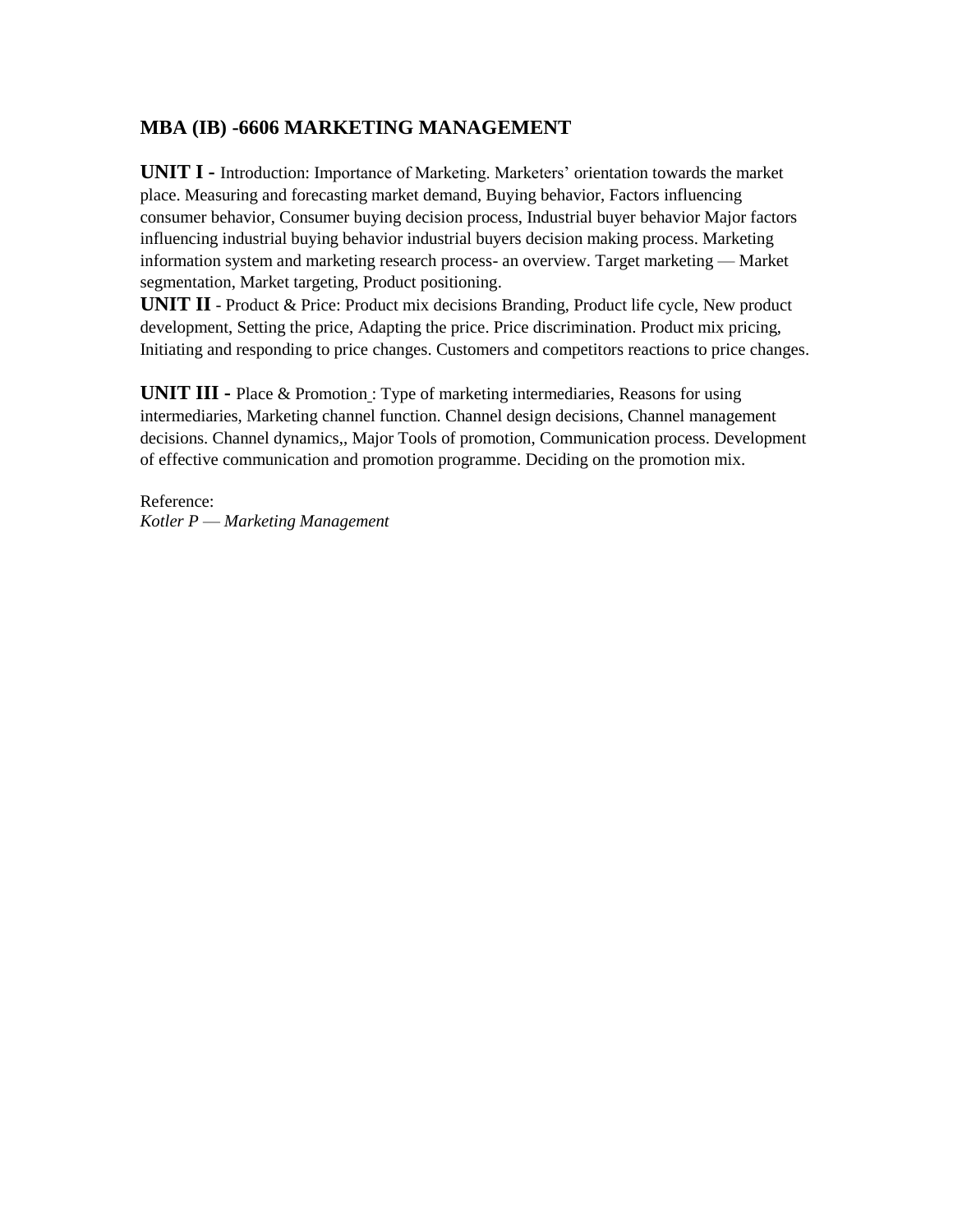# **MBA(IB)- III SEMESTER**

### **MBA(IB)- 7591 OPERATIONS RESEARCH**

**UNIT I -** Operations Research: Concept and significance of operations research; Evolution of operations research; Steps in designing operations research studies; Operations research models. Linear Programming and its Applications: Graphic method and simplex method; Duality problem; Transportation problem: Assignment problem.

**UNIT II** - Introduction to Other Types of Programming: Goal programming; Integer programming; Dynamic programming; Non-linear programming (introduction only). Waiting Line Models: Waiters and services; Mathematical distribution of queues; Basic models of queuing theory and applications.

**UNIT III** - Game Theory: Zero sum game; Pure and mix strategies; Criteria of sharing strategies.

Simulation: Application of simulation techniques; Monte-Carlo approach. Net-Work Analysis: Introduction to PERT and CPM; Application areas of PERT and CPM.

### **References**

Sharma J.K.: Operations Research —Theory and Applications, Macmillan India Ltd.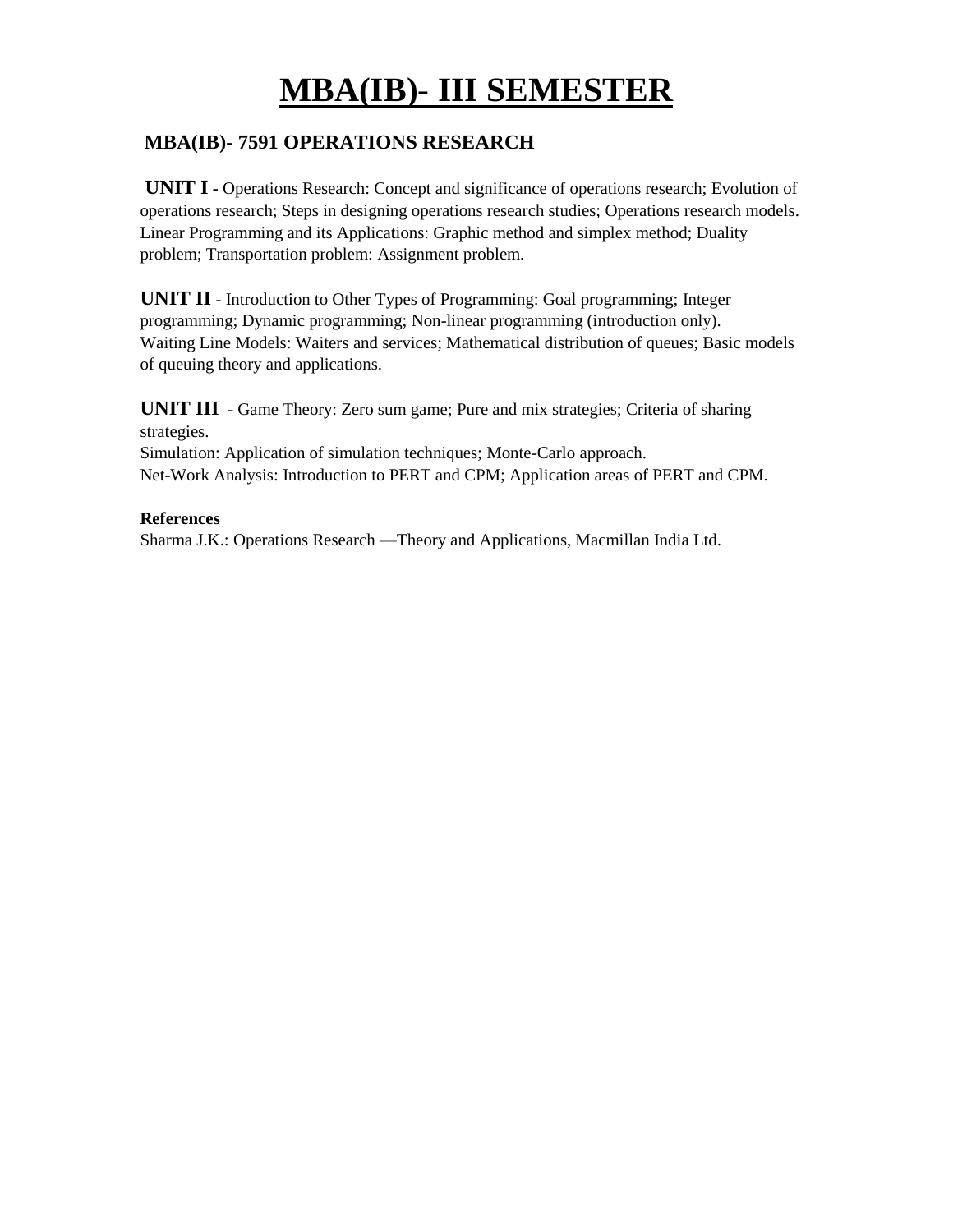### **MBA(IB)- 7592 INTERNATIONAL LOGISTICS**

**UNIT I** - Marketing Logistics: Concept, objectives and scope; System elements; Relevance of logistics in international marketing; International supply chain management and logistics; Transportation activity - internal transportation, inter-state goods movement; Concept of customer service.

General Structure of Shipping: Characteristics, liner and tramp operations; Code of conduct for liner conferences; Freight structure and practices; Chartering principles and practices; UN convention on shipping.

**UNIT II** - Developments in Ocean Transportation: Containerization; CFS and inland container depots; Dry ports; Multi-modal transportation and CONCOR; Role of intermediaries including freight booking, shipping agents, C&F agents; Ship-owner and shipper consultation arrangements.

Air Transport: Air transportation-total cost concept; advantages, freight structure and operations; Carrier consignee liabilities.

**UNIT III** - Port System and Sub-systems: Port organization and management; Responsibilities of Port Track; Growth and status of ports in India; Carriage of goods-legal aspects. Inventory Control and Warehousing: Inventory management - concepts and application to international marketing; Significance and types of warehousing facilities; Total cost approach to logistics.

### **References**

Lambert, Detal: Strategic Logistic Management, Tata McGraw Hill, New Delhi.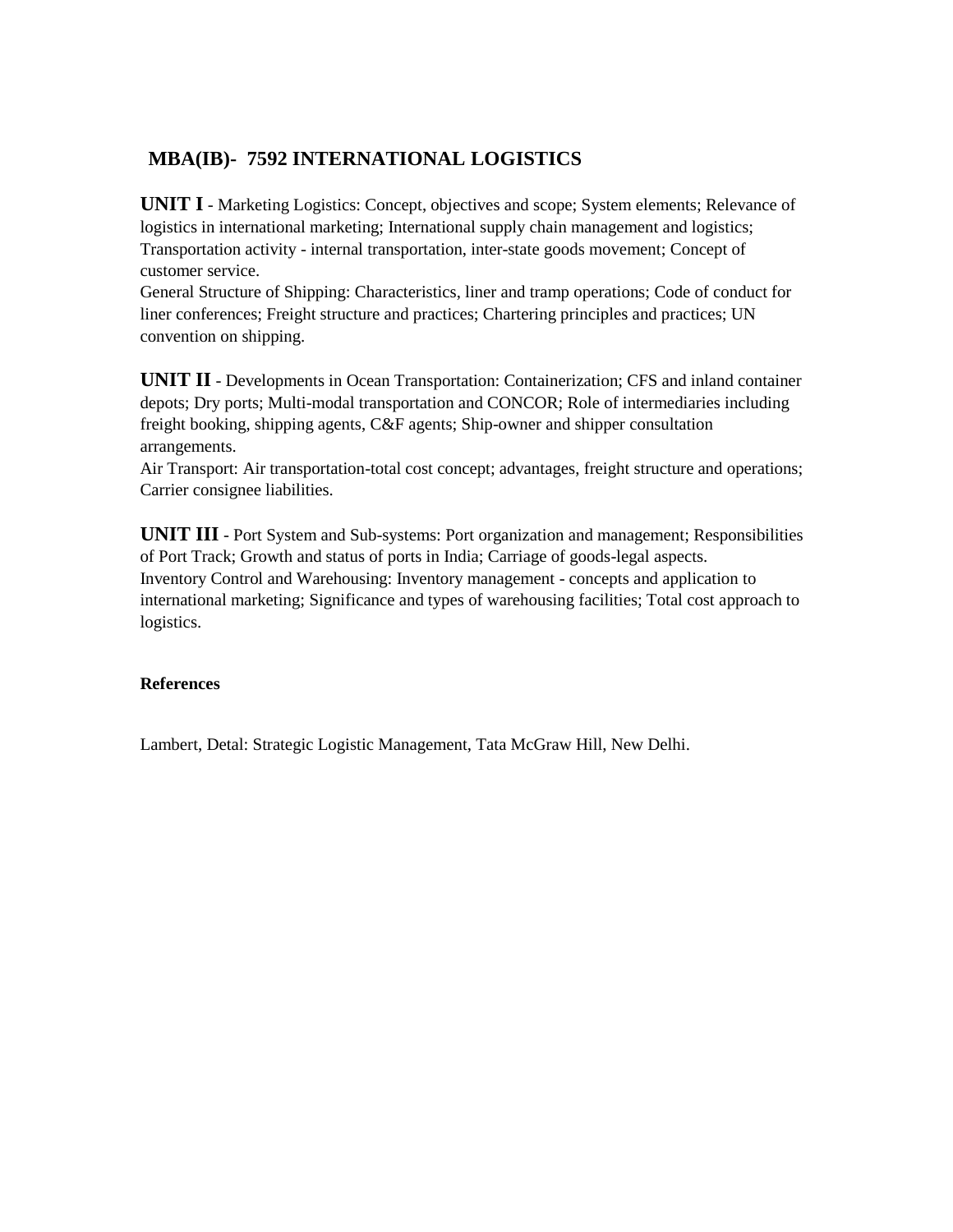# **7593 - RETAIL MANAGEMENT**

**Objective:** The Course is designed to give sound exposure of Retail Business to the students in the context of the challenges emerging in the retail Industry.

**UNIT I -** An overview of Retail Management, Building & Sustaining Relationships in Relating: Value and the Value chain, Retailer Relationships, Technology and Relationships in Retailing.Customer services in Retailing and its classification., **Strategic Planning in Retailing:** Process -Situation Analysis: Philosophy of Business**, Retail Institutions**: By ownership, By Store Based Strategy Mix, By Non-Store Based Strategy Mix, Goods Vs Services Mix

**UNIT II - Choosing a Store Location:** Trading Area Analysis. Site Selection, **Retail Organization and Human Resource:** Setting up a Retail organization, Organizational Patterns in Retailing, **Merchandise Management and Pricing:** The Buying & Handling Merchandise Process, Pricing in Retailing

**UNIT III - Communicating with the Customer:** Establishing and Maintaining a Retail Image: Components, Exterior, Interior store Layout, POP Displays, Promotional Strategy: Tools & Application, Retail Audit: Process

### **References:-**

1. Berman, Berry & Evans R. Joel, Retail Management, A Strategic Approacy N.D. PHI.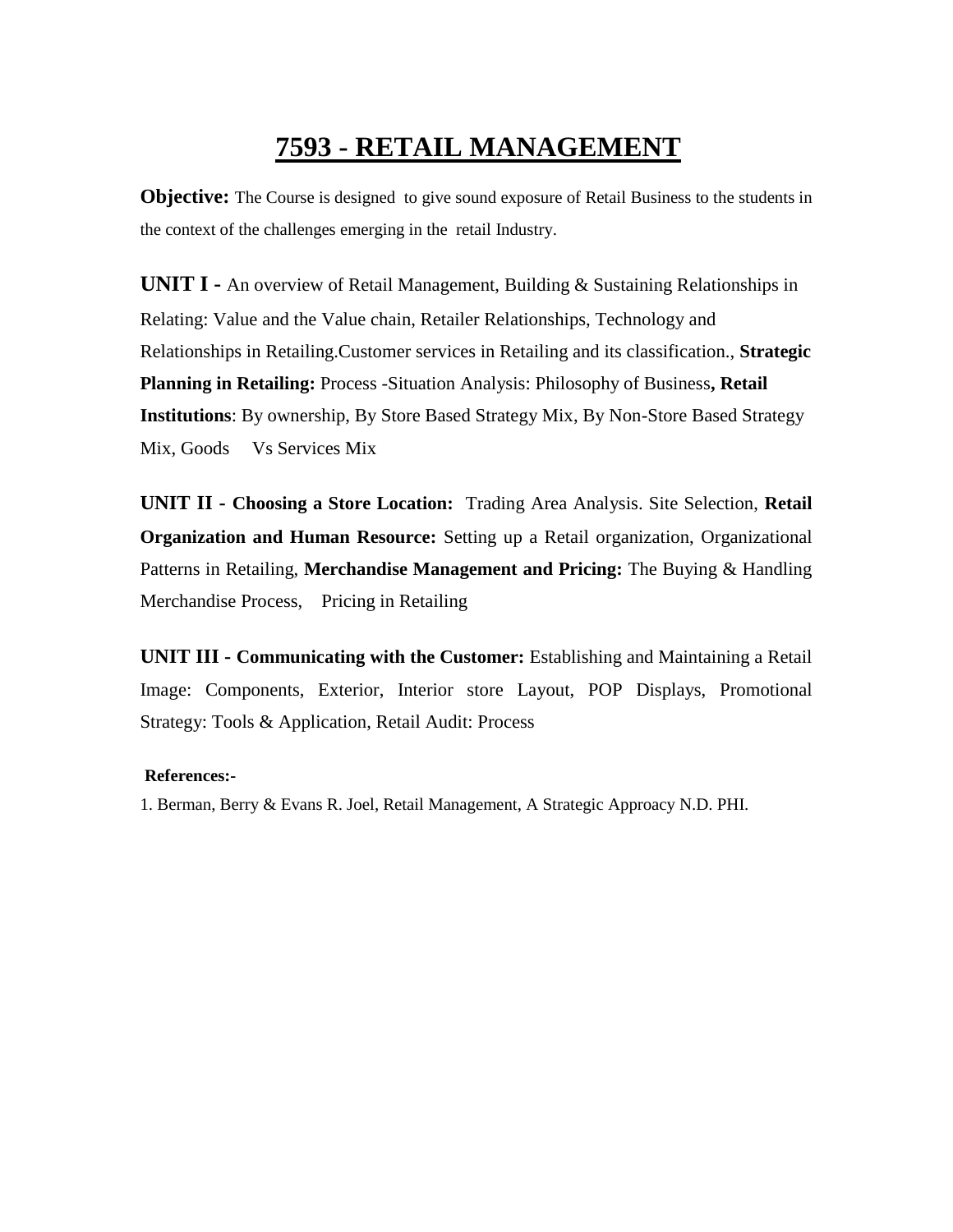### **7594 - Advertising Management**

Objective: Designed for students planning to make a career in the field of Marketing. The course objective is to familiarize them with the world of media and advertising which has gradually emerged as an industry with reference to India. Effort has also been made to provide them with practical exposure to the field through illustrations, case studies, and exercises in various aspects of the craft of advertising and media planning.

### **Unit - I: Introduction:**

Promotion mix and a comparative analysis of promotional tools. Career options in media and advertising. Functions of an Ad. Agency. The 5 M framework for advertising management. Designing a promotional/advertising campaign. Advertising Objectives: Objectives of advertising. DAGMAR approach. Functions, advantages and limitations of advertising. Effects of advertising. Social, Ethical and Legal Issues in Advertising.

### **Unit - II: Message Designing:**

Concept and elements of Ad. Copy. Analyzing and evaluating an Ad Copy. Determinants and features of an effective Ad. copy. The art and techniques of copy writing and layout designing.

### **Unit - III: Media Selections and Advertising Budget:**

Media alternatives and their comparative analysis. Media history and present status in India viaa-vis its global position. Determinants of media choice. Process of media selection. Media scheduling. Advertising Budget.

### **Suggested Readings:**

- 1. Chunawala, S. A.: Foundation of Advertising Theory and Practice, HPH
- 2. Aaker, David A., Batra, Rajiv, Myers, John G.: Advertising Management, New Age International Publishers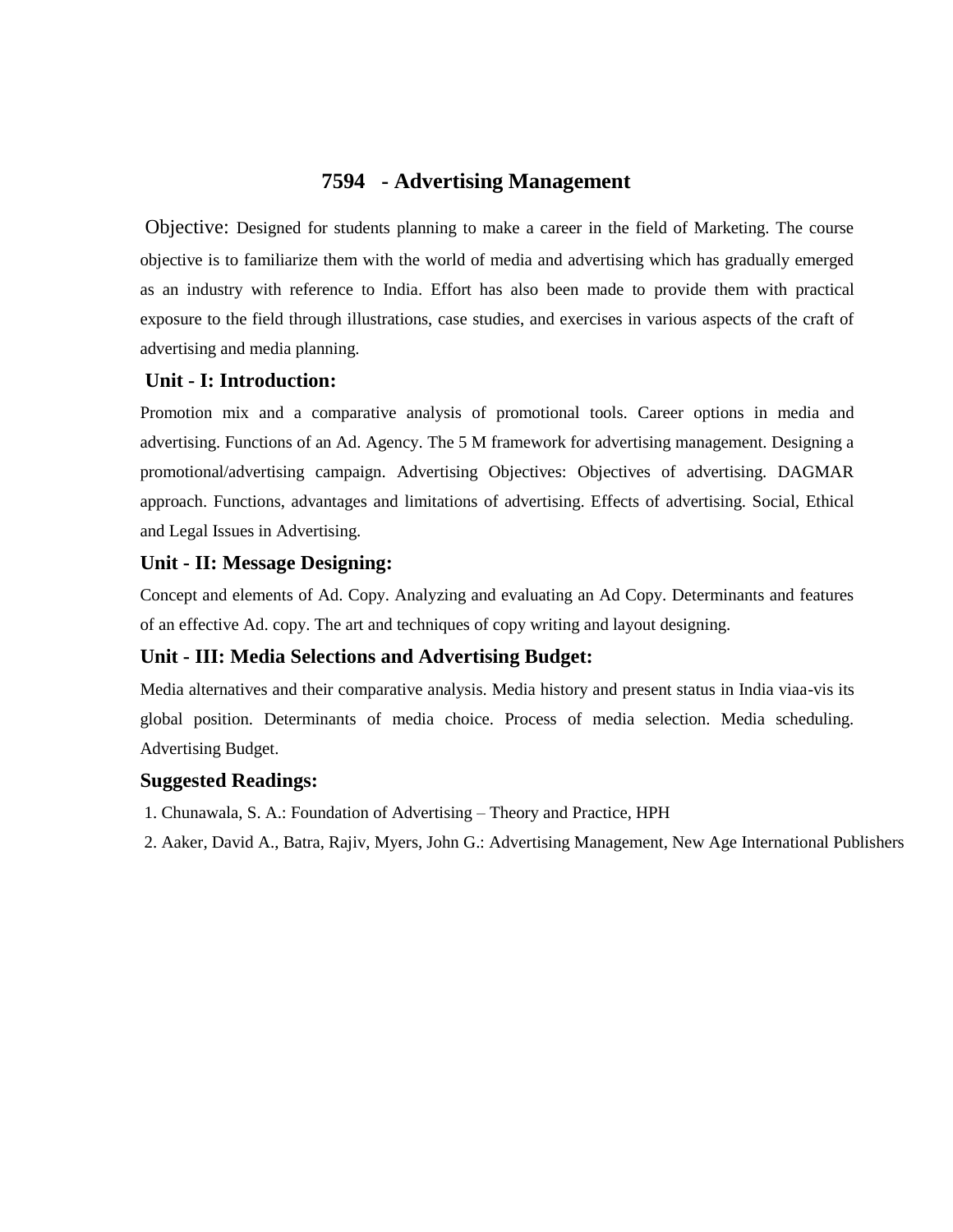### **7595 MANAGEMENT INFORMATION SYSTEM**

**UNIT I -** Information systems : Meaning and need of management information systems, Business perspective of information systems, Approaches to information systems, , Management process and information need, Management levels and Decision making, information characteristics. Introduction of different types of information systems, Different decision making and information systems. Management information system and computers: Meaning, concept and characteristics of M1S, components of MIS, Organization of MIS, Decision making process, Classification of MIS.

**UNIT II** - Decision support system: Characteristics of DSS, Difference between MIS and DSS, Comparison of manuals and computerized information systems, Managerial use of CMIS, Selection of computer systems. Planning of management information systems Meaning, needs and dimension of management information system plan, Strategic planning for management information systems, Steps in planning,

**UNIT III** - Conceptual System Design : Defining the problems, setting system objectives establishing system constraints, determining information needs, determining information sources, developing alternatives, conceptual designs and selecting one; documenting the system concept and preparing the conceptual design report ,Detailed System Design-aim, project management of MIS, detailed design, documenting the detailed design Implementation and Evaluation : Methods and tasks in implementation, Planning for implementation, Behavioral implications in management information system, Approaches and process of evaluation of management information system

### **References:** -

Robert G.Murdick & Joel E.Ross; Information System for Modern Management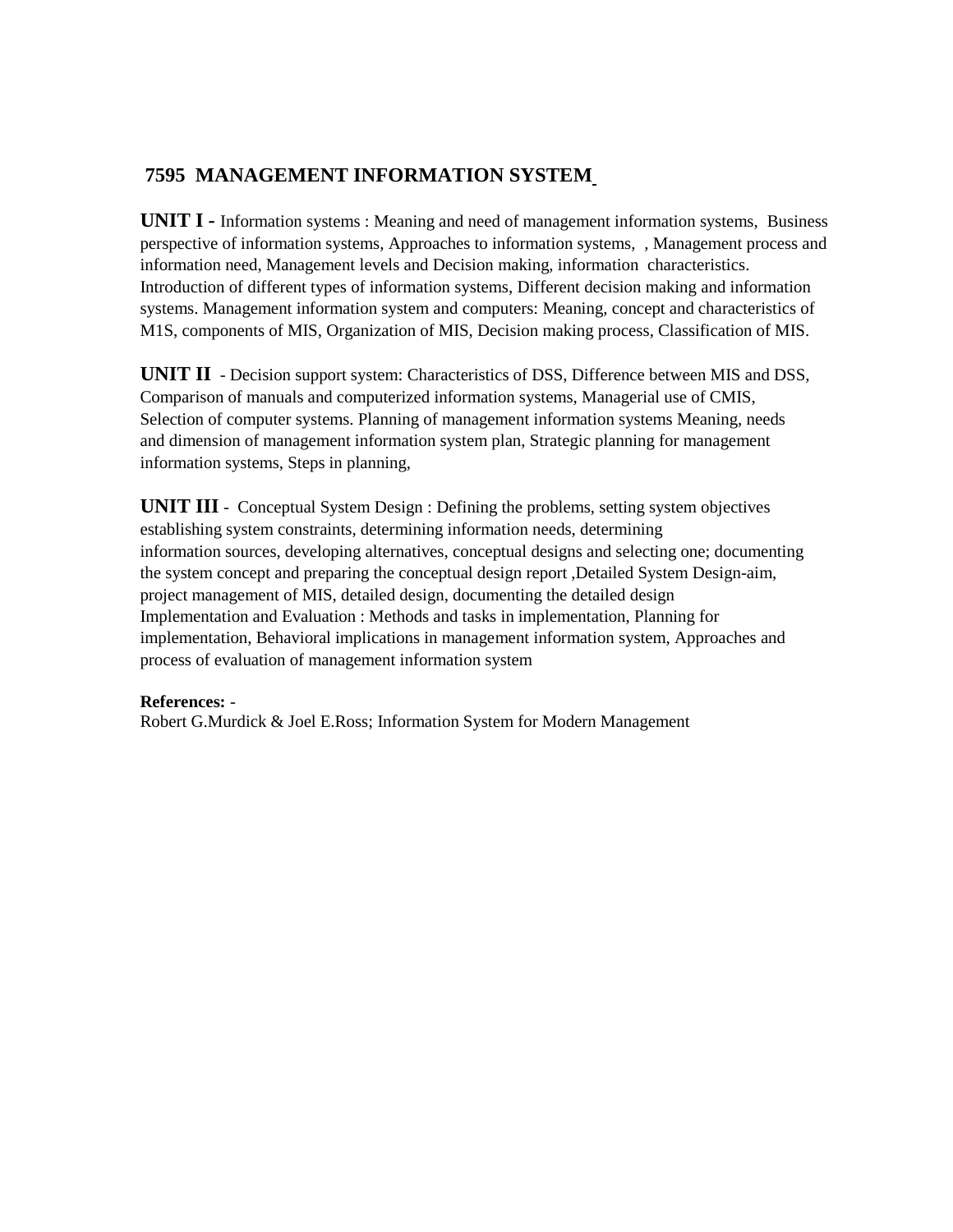# **MBA(IB)- 7596 FOREIGN TRADE AND POLICY**

**UNIT I -** International Trade: Theories of foreign trade - absolute and comparative advantage theories; Modern theory of trade - Hecksher-Ohlin theory; Terms of trade; Theory of international trade in services; Balance of payments and adjustment mechanism. Commercial Policy Instruments: Tariffs, quotas, anti dumping/countervailing duties; Technical standards; Exchange controls and other non - tariff measures.

**UNIT II** - Trends in World Trade: Direction and composition of world trade. India's Foreign Trade and Policy**:** Direction and composition of India's foreign trade; Export-Import policy; Export promotion and institutional set - up; Deemed exports; Rupee convertibility; Indian joint ventures abroad; Project and consultancy exports.

**UNIT III** - Instruments of Export Promotion**:** Export assistance and promotion measures; EPCG scheme; Import facilities; Duty exemption schemes; Duty drawback; Tax concessions; Marketing assistance; Role of export houses, trading houses and state trading organisations; EPZs and SEZs.

Foreign Investment Policy: Policy and framework for FDI in India; Policy on foreign collaborations and counter trade arrangements.

### **References**

Committee on Export strategy: Ministry of Commerce. Economic survey: Ministry of Finance, Govt. of India, various issues. Gupta, R.k.: Anti-dumping and Countervailing Measures, Sage Publications, New Delhi. Import and Export Policy: Ministry of Commerce. Govt. of India, various issues. Nabhi's Exporter's Manual and Documentation, Nabhi Publication, New Delhi. Report of Working Group on Export Houses: Ministry of Commerce, Govt. of India. Sociersten, B.O: International Economics, MacMillan, London. Varshney R.L. and B. Bhattacharya: IriternationalMarketing Management, Sultan Chand & Sons, New Delhi.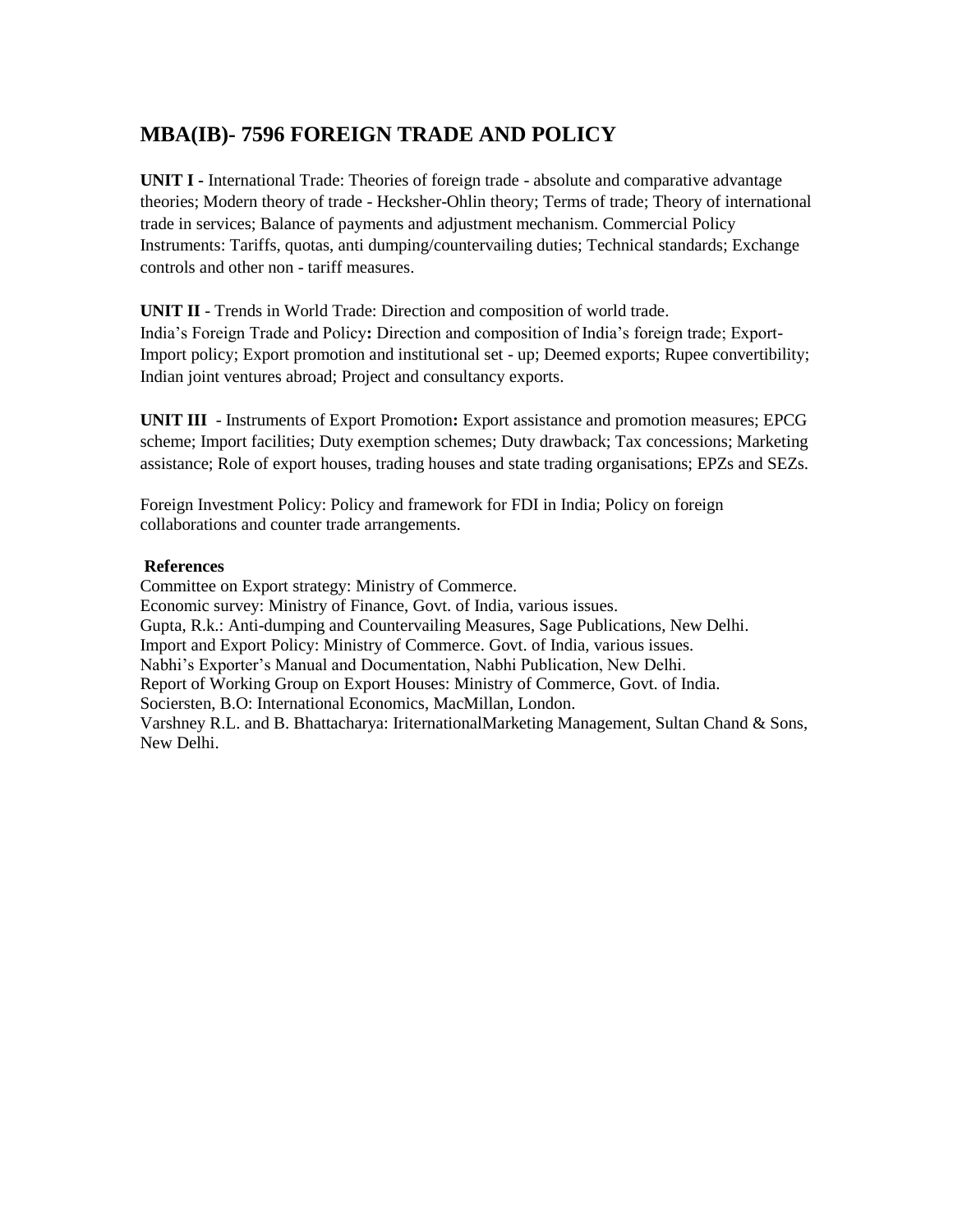# **MBA(IB)- 70597 SUMMER TRAINING AND VIVA- VOCE**

Each student shall undergo a summer training for 6-8 weeks at the end of second semester and shall be required to submit a Training Report and present the same in the form of Viva-Voce, at the end of the third semester for evaluation, each carrying 50 marks.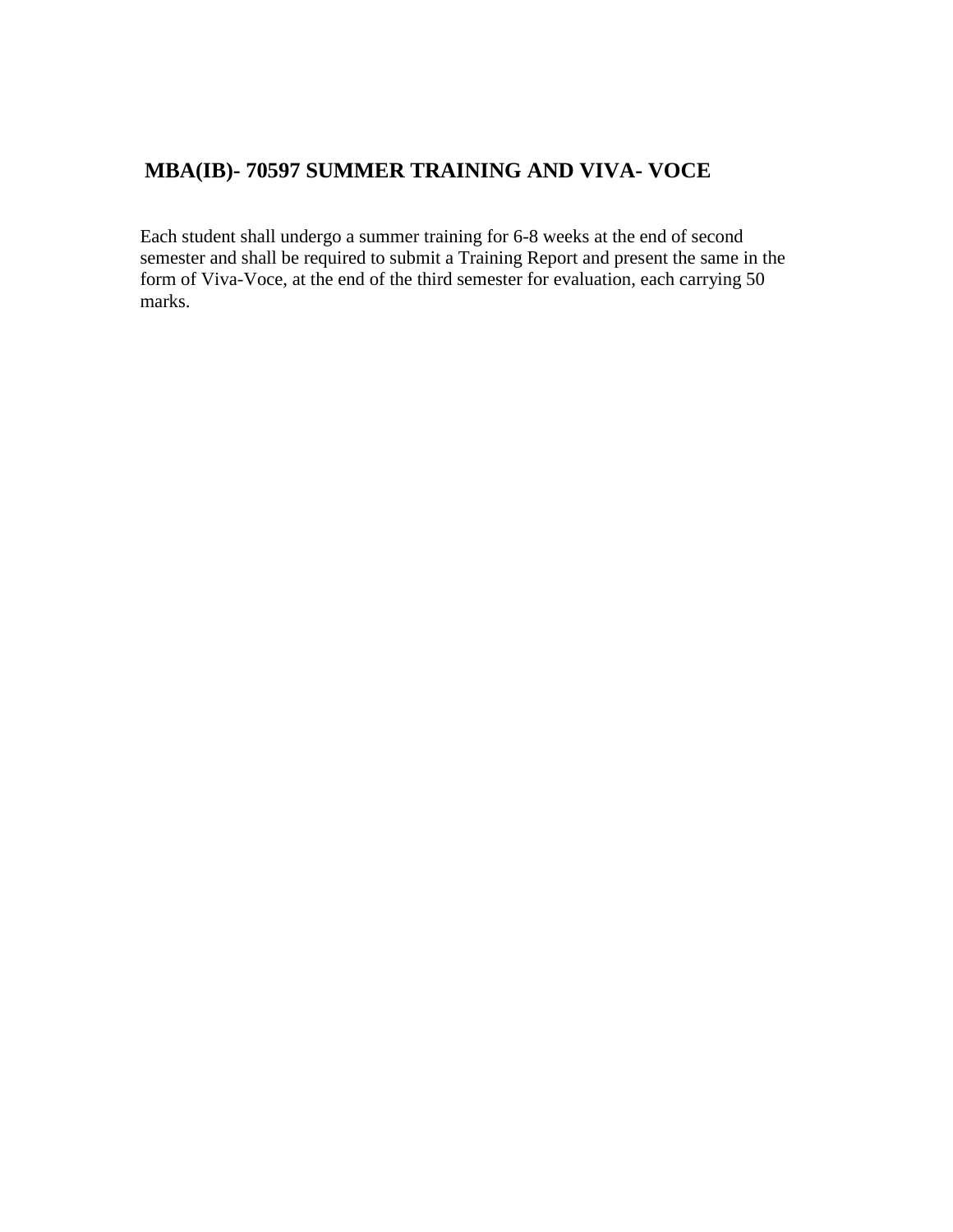# **MBA(IB)- IV SEMESTER**

# **MBA(IB)- 7601 STRATEGIC MANAGEMENT**

# **UNIT I –**

Concept of Strategy: Defining strategy, process of strategic management; Approaches to strategic decision making; Mission and objectives; Strategic management in non business organization.

Environmental Analysis and Diagnosis: Concept of environment and its components; Environment scanning and appraisal; Organizational appraisal; SWOT analysis.

# **UNIT II** –

Generic strategy alternatives: stability, expansion, retrenchment and combination. Strategy variation: internal expansion, internal retrenchment, major approaches for turnaround strategy, External expansion: acquisition, merger and consolidation, External retrenchment , entry/ exit barriers, endgame strategies, Horizontal expansion, horizontal retrenchment, vertical expansion, Captive company strategy, related expansion, unrelated expansion. Generating strategic alternatives & choice of strategy, BCS matrix, Hofer's matrix, Shell's matrix and GE's matrix.

# **UNIT III –**

Functional area policies: marketing, production, personnel, purchase and financial strategy Implementation, evaluation and control. Strategy implementation process, resource allocation, strategy evaluation and control process.

### **References**

Bhattachary, **S.K.** and N. Venkataramin: Managing Business Enterprises: Strategies, Structures and Systems, Vikas PUblishing House, New Delhi.

Budhiraja, S.B. and M.B.Athreya: Cases *in* Strategic Management, Tata McGraw Hill, New Delhi.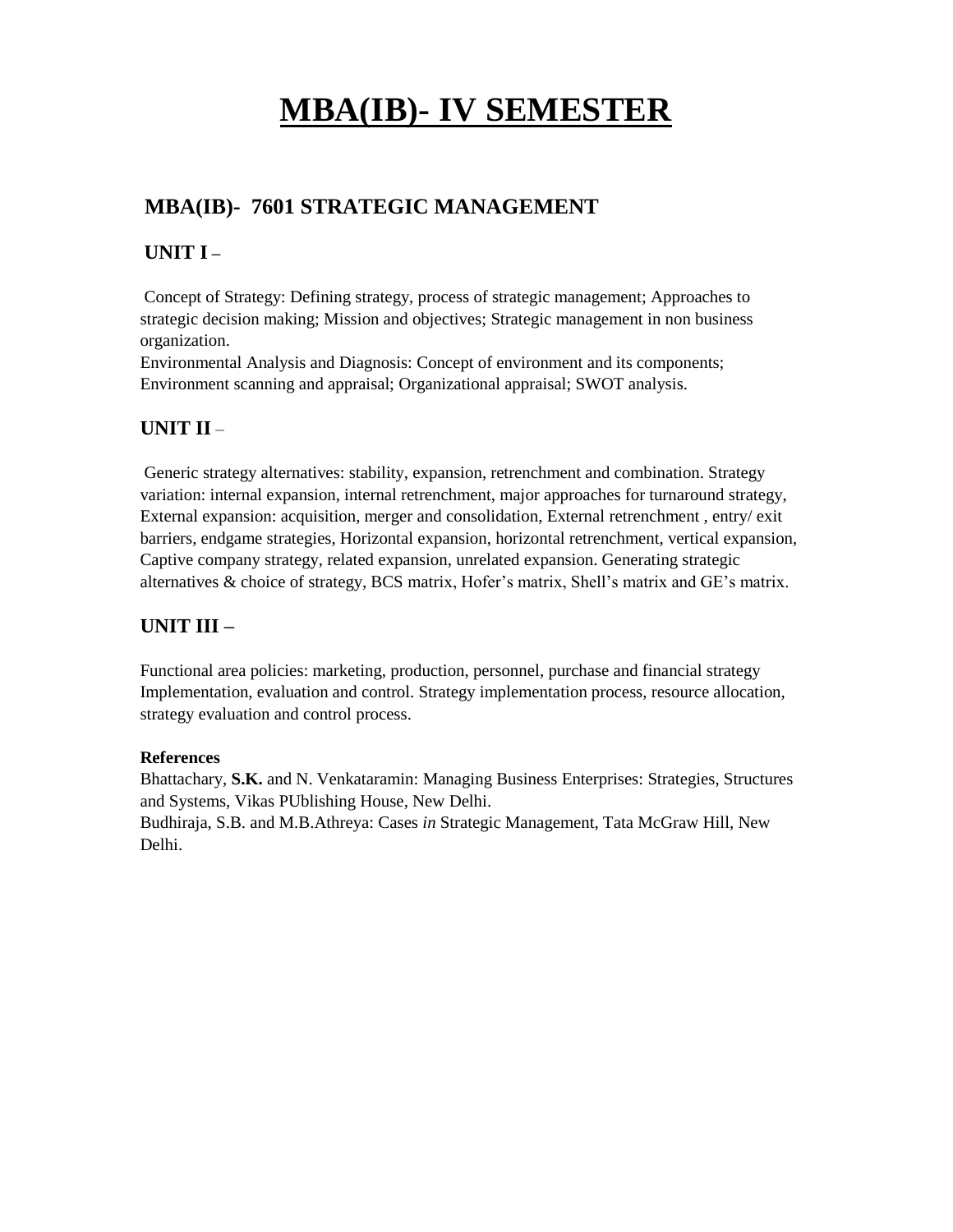### **MBA (IB)- 7602 SERVICES MARKETING & CUSTOMER RELATIONSHIP MANAGEMENT**

**UNIT I -** Introduction to Services : What are services? Why services marketing ? Differences in goods versus services marketing. The services marketing triangle. The services marketing mix. The gaps model of service quality.

Consumer Behavior in services, Services: Search versus experience versus credence properties, Services categories in the decision — making process. Information search. Evaluation of service alternatives. Service Purchase and consumption, Post purchase evaluation.

Customer Expectations of Service: Meaning and types of service expectations, Factors that influence customer expectations of service, a model of customer service expectations. Customer Perception of Service: Customer perception, satisfaction versus service quality, Internal & External customer perception. Customer satisfaction, Service quality, Building Blocks of satisfaction and service quality, Strategies for influencing customer perception.

**UNIT II** - Service Development and Design: New service development.

Physical Evidence and the Servicescape : Physical evidence — What is it ? Types of services capes. Roles of the services cape.

Employee's roles in service delivery: the critical importance of service employees. Boundaryspanning roles. Strategies for closing gap3.

Customer roles in service delivery : The importance of customers in service delivery, customers' role strategies for enhancing customer participation, Defining customers' jobs, Recruit, educate, and reward customers. Manage the customer mix.

Delivery Service through intermediaries and electronic channels: Direct or company owned channels, Key problems involving intermediaries; Key intermediaries for service delivery. Pricing of Services: Three key ways service prices are different for consumers? Approaches to pricing service, pricing strategies that link to the four value definitions.

### **UNIT III -**

Relationship marketing: Meaning, Nature and Scope: Reasons for relationship marketing- firm and customer perspectives.

Relationship Development process: Networking — nature, role and mechanism. Developing and managing relationships: Customer Selection: Relationship Strategies implementing CRM: Mistakes in CRM: Role of Information Technology in relationship building e-CRM.

### **Reference:**

Zenithal. V.A. & Banter, MJ. : Service Marketing ; Tate McGraw Hill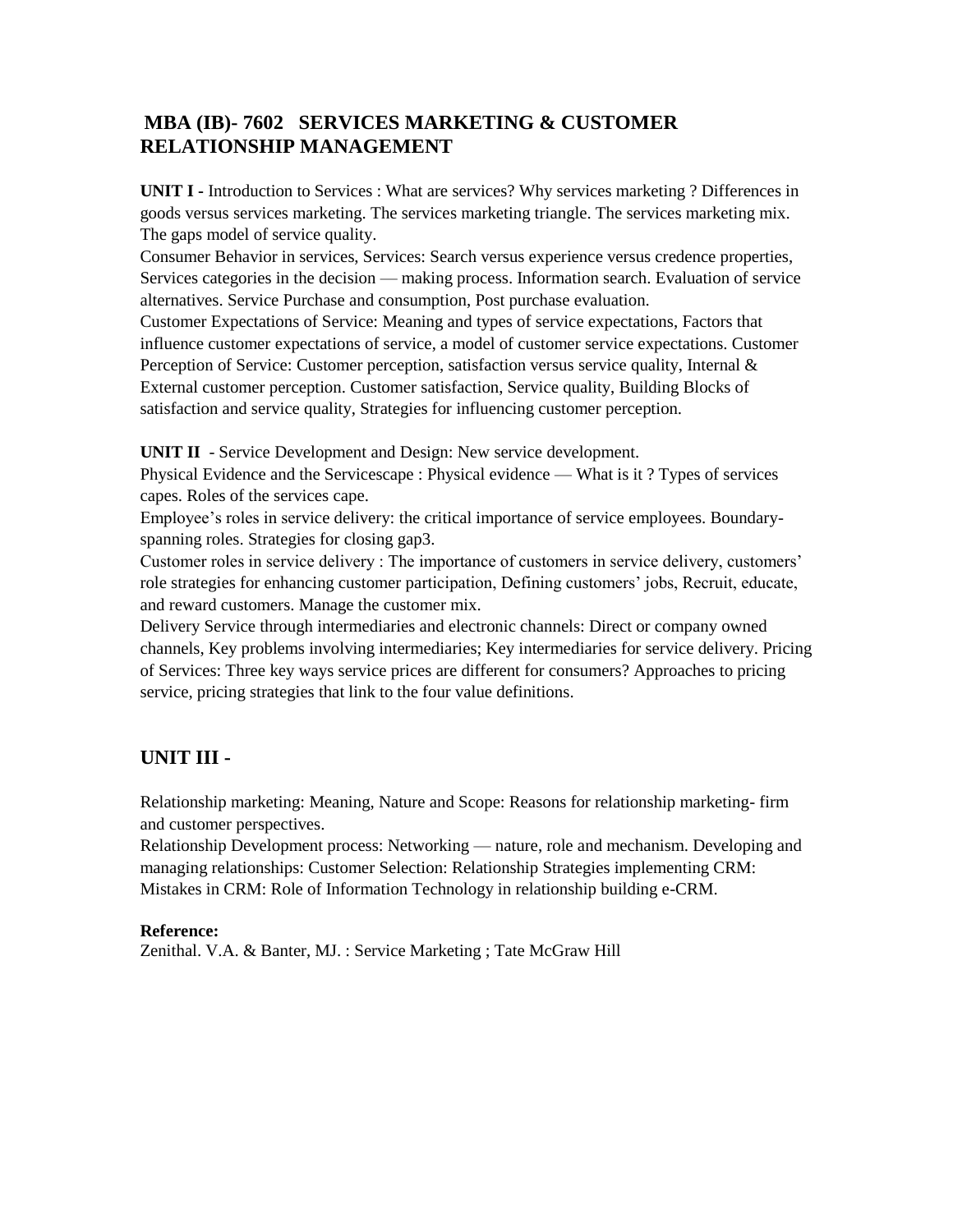# **MBA(IB) - 7603 INTERNATIONAL FINANCE**

### **Objective:**

To give the students an overall view of the international financial system – instruments and markets. **Unit – I**

International Monetary and Financial System Importance of International Finance; Bretton Woods Conference and afterwards, IMF and the World Bank; European Monetary System – Meaning and Scope. Balance of Payments and International Linkages Balance of payments and its Components; International Flow of Goods, Services and Capital; Coping with Current Account Deficit. International Financial Market and Instruments: International Capital and Money Markets; Money and Capital Market Instruments; Salient Features of different International Markets; Arbitrage Opportunities; Integration of Markets; Role of Financial Intermediaries.

### **Unit - II**

Foreign Exchange Markets Determining Exchange Rates; Fixed and Flexible Exchange Rate System; Exchange Rate Theories; Participants in the Foreign Exchange Market; Foreign Exchange Markets – Cash and Spot Markets; Exchange Rate Quotes; LERMS; Factors Affecting Exchange Rates – Spot Rates, Forward Exchange Rates, Forward Exchange Contracts; Foreign Exchange Dealings and Currency Possession; Information and Communication; Foreign Exchange Trades.

### **Unit – III**

Foreign Exchange Risk Transaction Exposure, Translation Exposure and Economic Exposure; Management of Exposures – Internal Techniques, Netting, Marketing, Leading and Lagging, Pricing Policy, Assets and Liability Management and Techniques. International Capital and Money market Instruments GDRs, ADRs, IDRs, Euro Bonds, Euro Loans, Repos, CPs, Floating Rate Instruments, Loan Syndication and Euro Deposits. Current Developments: International Indebtedness; Capital Account Convertibility – Pros and Cons; Innovations in International Financial Instruments.

### **Suggested Readings:**

1. Shaprio, Alan. C.: Multinational Financial Management, Prentice Hall, New Delhi

- 2. Apte, P. G.: International Financial Management, Tata McGraw Hill, New Delhi
- 3. Buckley, Adrian: Multinational Finance, Prentice Hall, New Delhi

4. Eitman, D. K. and A. I. Stenehill: Multinational Business Cash Finance, Addison Wesley, New York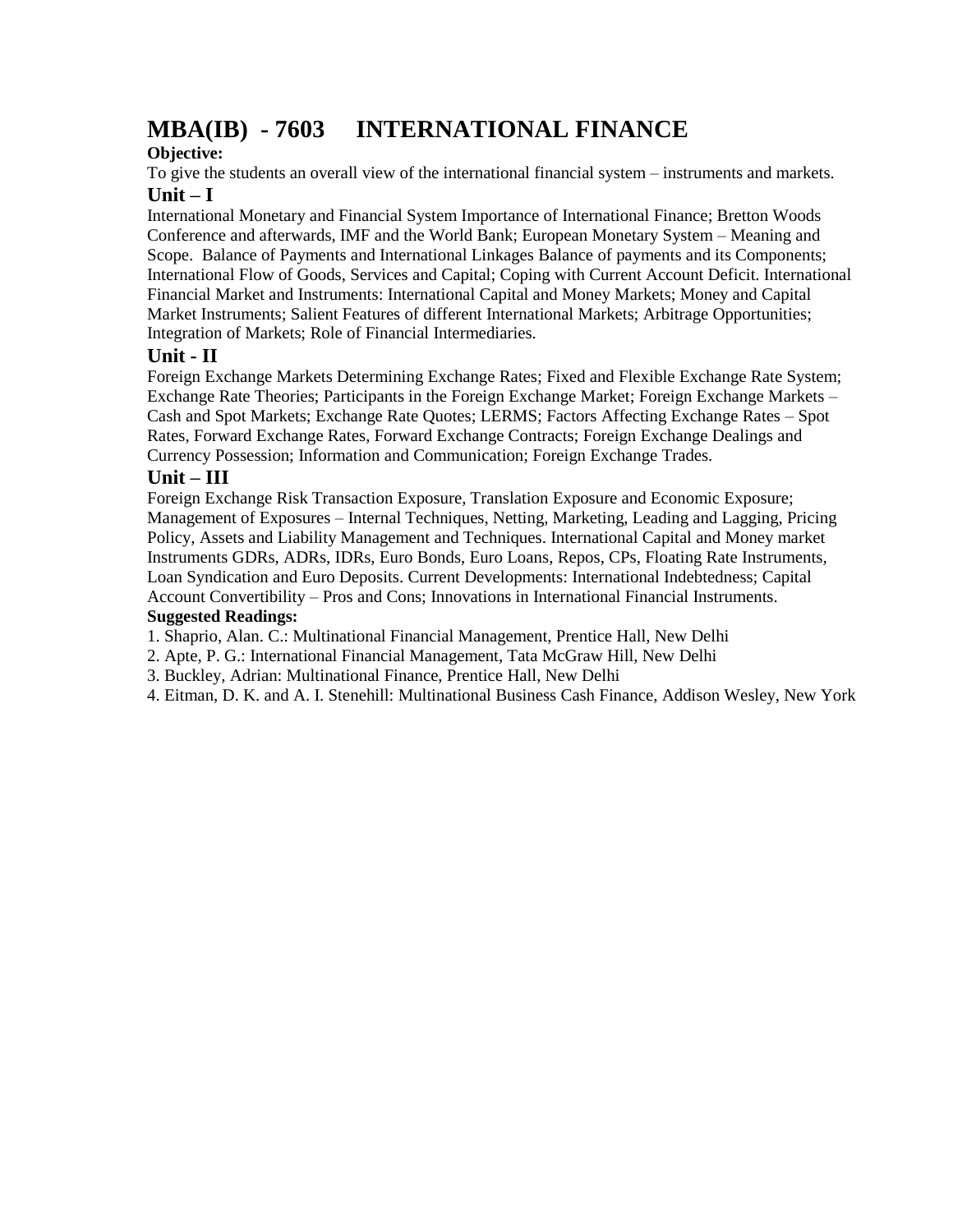# **MBA(IB)- 7604 SALES MANAGEMENT**

# **Objectives**

The basic objective of this course is to acquaint the students with the concepts which are helpful in developing a sound sales and distribution policy and in organizing and managing sales force and marketing channels.

# **Course Contents**

### **UNIT-I**

Sales management- meaning and objectives, Role of sales executive, Qualities of good sales persons. Theories of selling, Appropriate situations for personal selling. Sales organization-Purpose, Development and basis. Functions of Sales Manager. The Selling Process. Distributive Network Relations- Objectives and methods of manufacturer – distributive network cooperation.

# **UNIT-II**

**Sales Force Management -** Sales manpower planning, recruitment , selection, training, promotion, motivation and compensation. Sales force Control – process, performance standards and problems. Sales budget. Quotas. Sales territories - purpose and procedure for setting or revising sales territories, Sales audit. Sales analysis.

# **UNIT-III**

Channel design decisions and management- establishing channel objectives and constraints, identifying and evaluating major channel alternatives, selecting, motivating, evaluating channel members, conflict and cooperation among channel members. Physical distribution- objectives, warehousing and transportation

### **References:**

- 1. Sales Management by Still, Cundiff and Govoni
- 2. Selling Dynamics by Allen R.Y.
- 3. Professional Sales Management by Anderson & Hair
- 4. Selling and Sales Management by Lancaster GL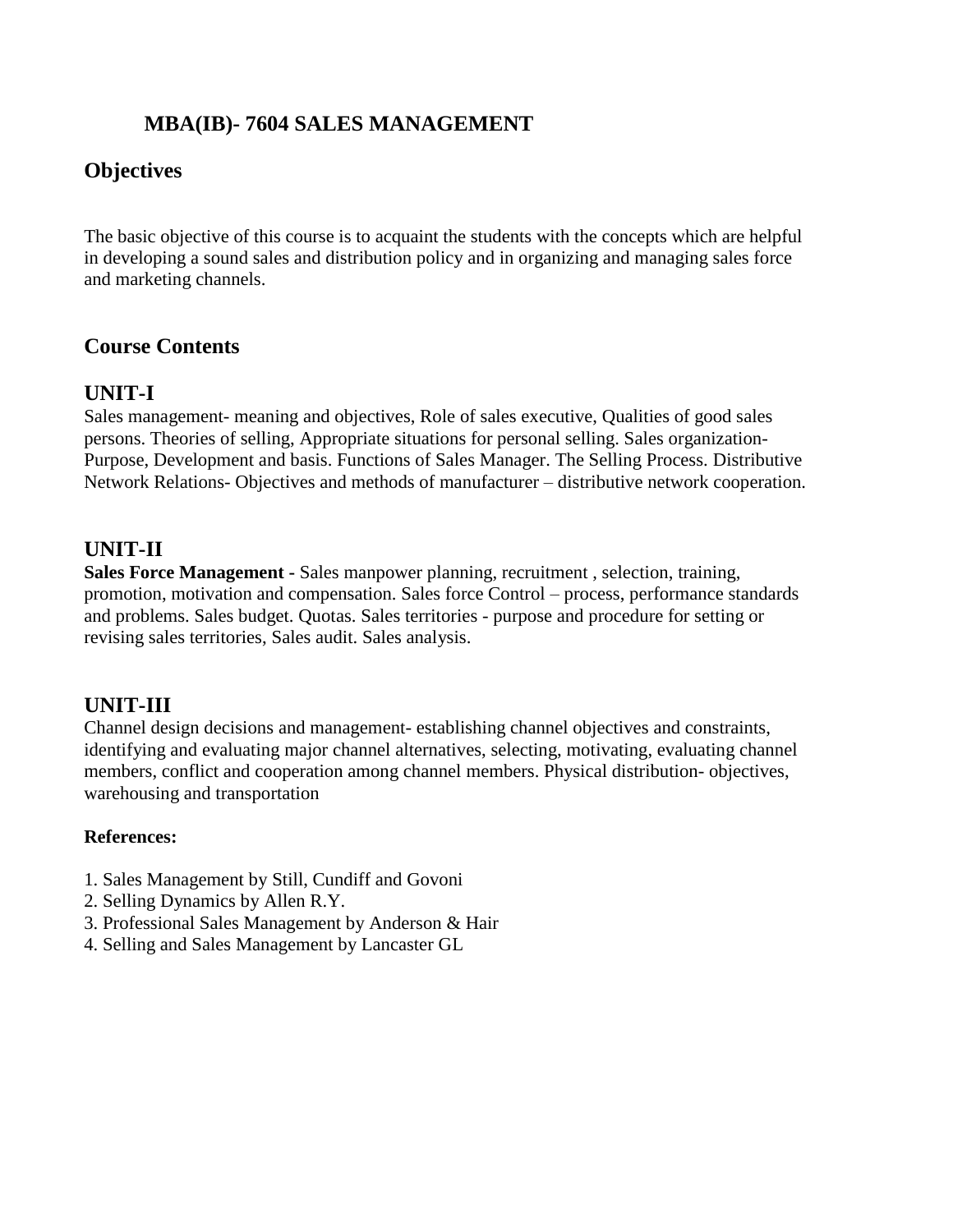### **MBA(IB)- 7605 INTERANTIONAL BUSINESS LAW**

**UNIT-I -** International Law: Concept and nature, Basis of international law and its theories. Functions of international law, Public International law arid Private International law-origin and comparison. Sources, Treaties & Sanctions of International Law: Direct and Indirect sources Custom- Customary rules, Treaties, Collective sanctions, Economic and Financial sanctions, Military and Political sanctions.

**UNIT-Il** - International Arbitration Law: Objectives, General provisions regarding arbitration, Arbitration agreement essentials of Arbitration Agreement Advantages and Disadvantages of arbitration conditions for stay of legal proceedings. Arbitral tribunal Powers and duties of arbitrator, Award-essentials of a valid Award. Law of Contract- Nature and Objectives & Definition. Essential elements of valid Contract, Classification of Contract on the criterion of validity, formation, and performance, Provisions related to— Offer, Acceptance, consideration, Capacity of partries- Minors. Persons of Unsound mind, other persons, Free Consent- Coercion, Undue Influence, Misrepresentation, Fraud, Legality of Object, Void agreements Performance of Contract, Remedies for Breach of Contract.

**UNIT-Ill** - Law of Negotiable Instrument Act — Definition and Nature of Act Types of negotiable instrument, Promissory notes, Bills of Exchange Cheque, Capacity of Parties, Transfer by Negotiation, Transfer by Assignment, Endorsement, Dishonor of a negotiable instrument, Discharge of a Negotiable Instrument, Hundis — Kind of hundis.

References: -

- 1. International Law and Human Rights byA.Agarwal
- 2. Commercial Law by ND Kapoor
- 3. Mercantile Law by M.C. Kuchhal
- 4. International Trade Law and Practice by Lew, D.M. Julton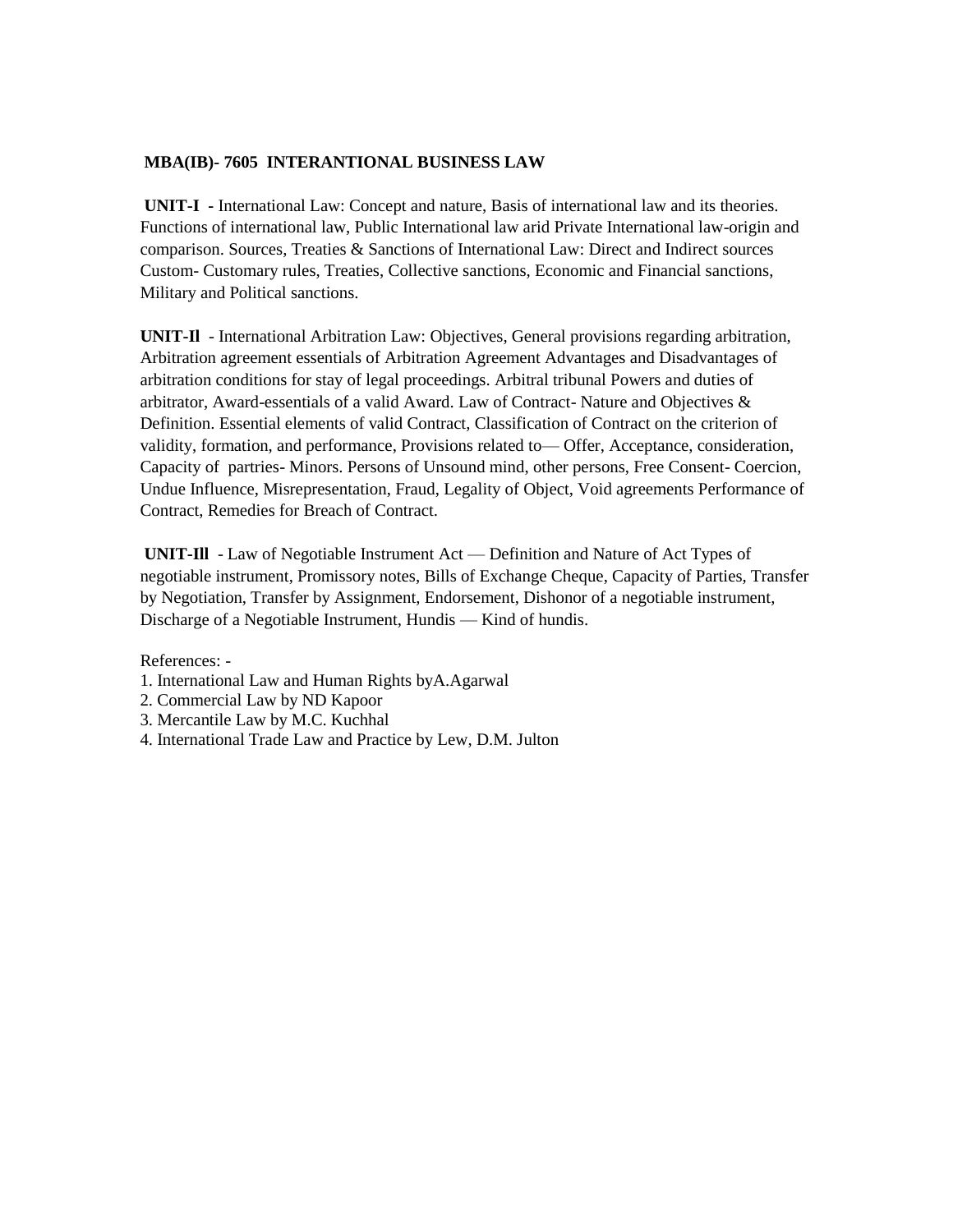### **MBA (IB) 7606- INDUSTRIAL MARKETING**

**Objective:** The paper is designed to serve the twin objectives of (i). exposing the students to the rural market environment and the emerging challenges in the globalization of the economies; and (ii). Laying a foundation for an understanding of the complex dimensions of the industrial marketing.

**UNIT – I - Rural and Industrial Marketing –** Nature and Importance, Emerging Scenario. Rural Marketing Mix: Challenges. The Rural Marketing Environment. , Consumer Behavioural Issues. Factors Influencing Consumer Behaviour, The Buyer, Decision Process.

**UNIT – II - Rural Marketing Management**: Segmenting and Targeting Rural Markets. **Decision Areas –** Rural Product, Concept & Classification, Pricing Objectives and Techniques, Rural Distributions Channel, Criteria for Channel Selection, Rural Communication, Media Planning Sales-force Management.

**UNIT – III - Industrial Marketing Management:** Meaning and Features of Industrial Marketing, Marketing Environment, Classification of Industrial Products, Buying Behaviour. Segmenting, Targeting and Positioning,

Industrial Product Planning and Development, Pricing Policy and Decisions, Advertising and Sales Promotion. Marketing Channels: Participants in Business marketing Channels, Direct & Indirect Channels.

### **Suggested Readings:**

1. Mukerjee Hory Sankar, Industrial Marketing, Excel Books, New Delhi

2. Kashyap Pradeep, Rural Marketing, Pearson, New Delhi.

Corey, E Raymond: Industrial Marketing: Cases and Concepts, 3rd ed. Englewood Cliffs, New Jersey, PHI

3. Webster, F. E.: Industrial Marketing Strategy, 2nd Ed., John Wiley, New York

4. Arora, EC: Integrated Rural Development, S. Chand, New Delhi

5. Desai, Vasant: Rural Development, Himalaya, Mumbai 8. Mishra, S. N.: Politics and Society in Rural India, Inter India, Delhi 9.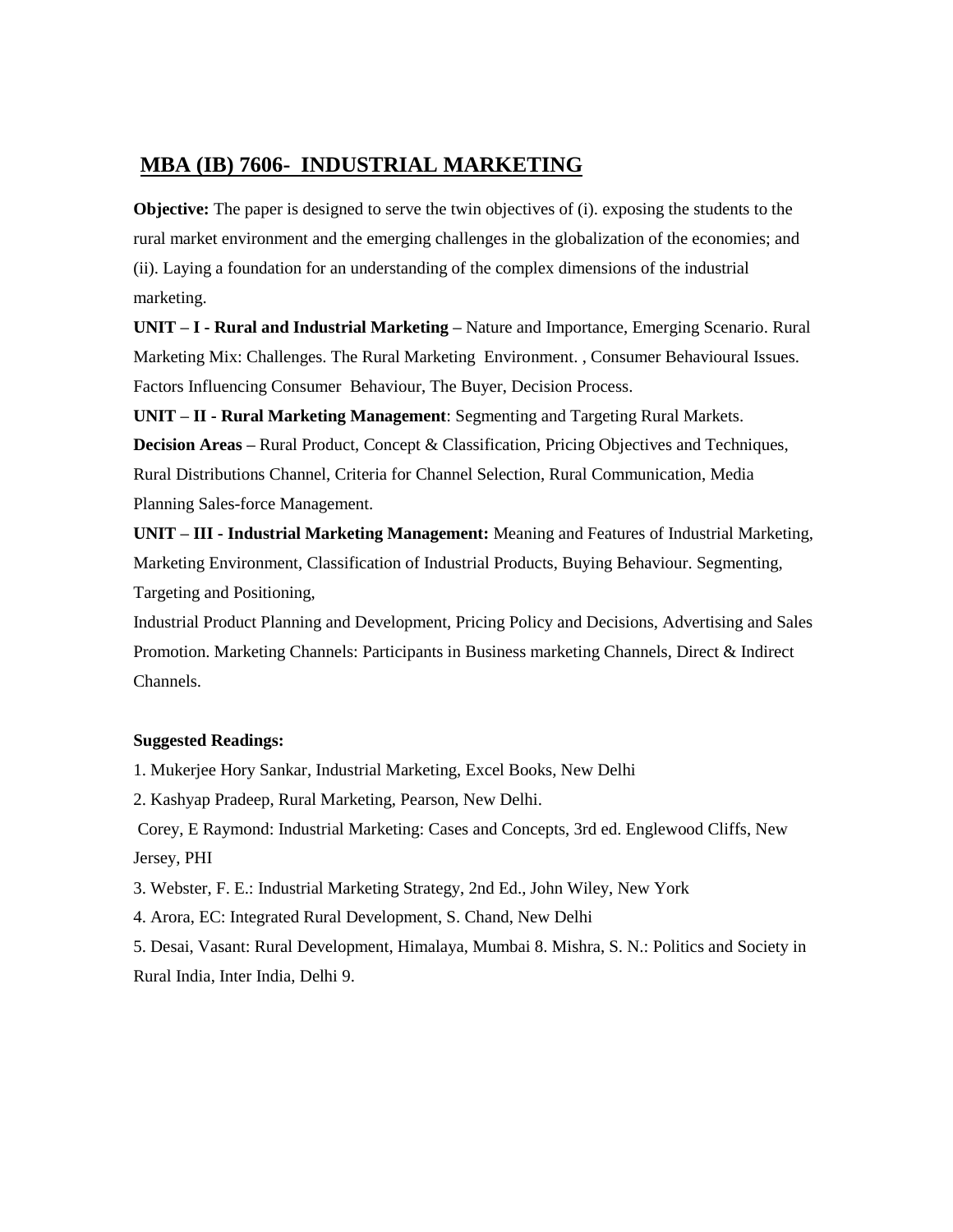# **MBA(IB)- 70607 COMPREHENSIVE VIVA VOCE**

Each student shall appear for a comprehensive viva voce at the end of fourth semester.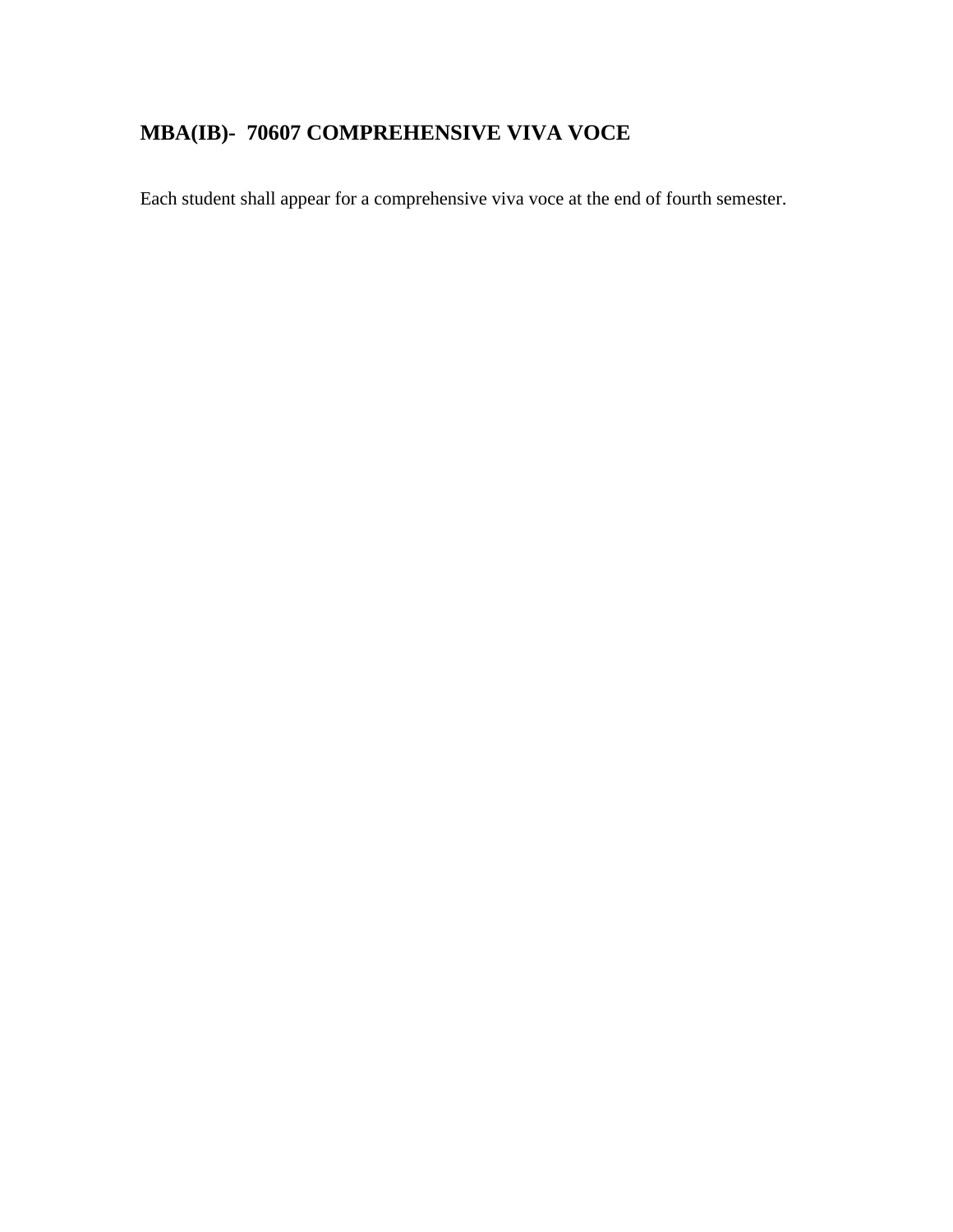# **COURSE STRUCTURE MASTER OF BUSINESS ADMINISTRATION (International Business)**

# **FIRST YEAR**

### **FIRST SEMESTER Compulsory Paper**

| <b>S.N.</b>    | <b>Name of Paper</b>                      | <b>Paper Code</b>   | <b>External</b> | <b>Internal</b> | <b>TOTAL</b><br><b>MARKS</b> | <b>NATURE</b> | <b>CREDITS</b> |
|----------------|-------------------------------------------|---------------------|-----------------|-----------------|------------------------------|---------------|----------------|
| 1              | Conceptual Foundations of                 | <b>MBA(IB) 6591</b> | 70              | 30              | 100                          | Core          | 3              |
|                | Management                                |                     |                 |                 |                              |               |                |
| 2              | <b>International Business Environment</b> | MBA(IB) 6592        | 70              | 30              | 100                          | Core          | 3              |
| $\mathfrak{Z}$ | <b>Managerial Economics</b>               | MBA(IB) 6593        | 70              | 30              | 100                          | Core          | 3              |
| $\overline{4}$ | <b>Accounting for Managers</b>            | <b>MBA(IB) 6594</b> | 70              | 30              | 100                          | Core          | 3              |
| 5              | Export – Import Procedures &              | MBA(IB) 6595        | 70              | 30              | 100                          | Core          | 3              |
|                | Documentation                             |                     |                 |                 |                              |               |                |
| 6              | Computer Applications in                  | MBA(IB) 6596        | 50              | 30              | 100                          | Core          | 3              |
|                | Management                                |                     | 20              |                 |                              |               |                |
|                | Practical                                 | 60597 (Practical)   |                 |                 |                              |               |                |
|                | <b>TOTAL</b>                              |                     |                 |                 |                              |               |                |
|                |                                           |                     |                 |                 |                              |               | 18             |

### **SECOND SEMESTER**

### **Compulsory Paper**

| <b>S.N.</b>    | <b>Name of Paper</b>                    | <b>Paper Code</b>   | <b>External</b> | <b>Internal</b> | <b>TOTAL</b> | <b>NATURE</b> | <b>CREDITS</b> |
|----------------|-----------------------------------------|---------------------|-----------------|-----------------|--------------|---------------|----------------|
|                |                                         |                     |                 |                 | <b>MARKS</b> |               |                |
| 1              | <b>Financial Management</b>             | $MBA(IB)$ 6601      | 70              | 30              | 100          | Core          | 3              |
| 2              | Organizational Behaviour                | MBA(IB) 6602        | 70              | 30              | 100          | Core          | 3              |
| 3              | <b>International Human Resource</b>     | MBA(IB) 6603        | 70              | 30              | 100          | Core          | 3              |
|                | Management                              |                     |                 |                 |              |               |                |
| $\overline{4}$ | <b>International Marketing</b>          | $MBA(IB)$ 6604      | 70              | 30              | 100          | Core          | 3              |
| 5              | <b>International Marketing Research</b> | MBA(IB) 6605        | 70              | 30              | 100          | Core          | 3              |
|                | and Statistical Analysis                |                     |                 |                 |              |               |                |
| 6              | <b>Marketing Management</b>             | <b>MBA(IB) 6606</b> | 70              | 30              | 100          | Core          | 3              |
|                | <b>TOTAL</b>                            |                     |                 |                 |              |               |                |
|                |                                         |                     |                 |                 |              |               | 18             |